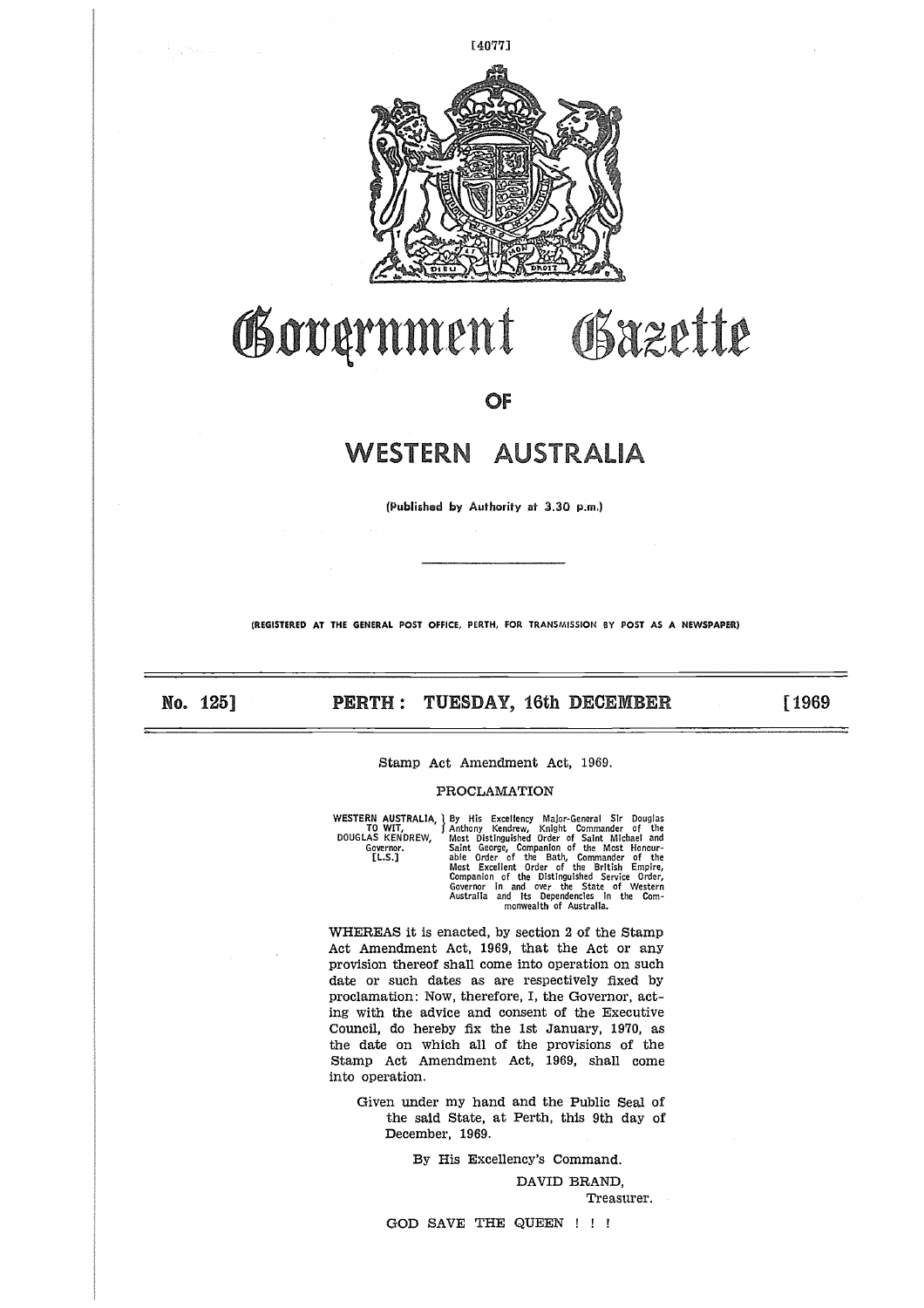# STAMP ACT, 1921-1969.

#### Office of the Commissioner of Stamps, Perth, 9th December, 1969.

HIS Excellency the Governor in Executive Council, acting in pursuance of the provisions of section 120 of the Stamp Act, 1921-1969, and section 11  $\,\circ$ the Interpretation Act, 1918-1962, has been pleased to make the regulations set forth in the schedule hereunder.

> J. R. EWING, Commissioner of Stamps.

### Schedule.

#### Regulations.

Principal regulations.

1. In these regulations the Stamp Act Regulations, 1966, pub-lished in the *Government Gazette* on the 9th February, 1966, as amended by notices so published from time to time thereafter are referred to as the principal regulations.

Commence-ment of regulations.

Regulation 11A added.

2. These regulations shall take effect on and from the first day of January, 1970.

3. The principal regulations are amended by substituting for the heading "Alternative to Stamped Hire-purchase Agreements. (Sections '76, '76A and 76B)" and regulations numbered 11 and 12, the following heading and regulations:—

#### Credit and Rental Business and Instalment Purchase Agreements.

11A. (1) A person required to register under section 112J of the Act shall apply in writing to the Commissioner in the form of Form "F  $4$ " in the schedule to these regulations and such application shall contain the following particulars:

- (a) The applicant's full name and Western Australian postal address for service of notices.
- (b) The address of the Western Australian head office and of all branches or other places in Western Australia where credit or rental business is or is proposed to be carried on and where the relevant books records and working papers referred to in section 112 O of the Act are or will be located and may be inspected.
- (c) Which of the following four types of business is being or is proposed to be carried on by the applicant:—
	- (i) making loans;
	- (ii) entering into credit arrangements;
	- (iii) entering into discount transactions; and
	- (iv) granting rights to use goods, (Rental Business).
- (d) Where the applicant has no Western Australian address, the full address of his principal place of business.

(2) Every applicant and every registered person shall in addition furnish to the Commissioner such further or other information as the Commissioner may reasonably require under section 112N (2) of the Act, and failure to supply such information within one month of being requested by the Commissioner so to do, shall constitute an offence against these regulations.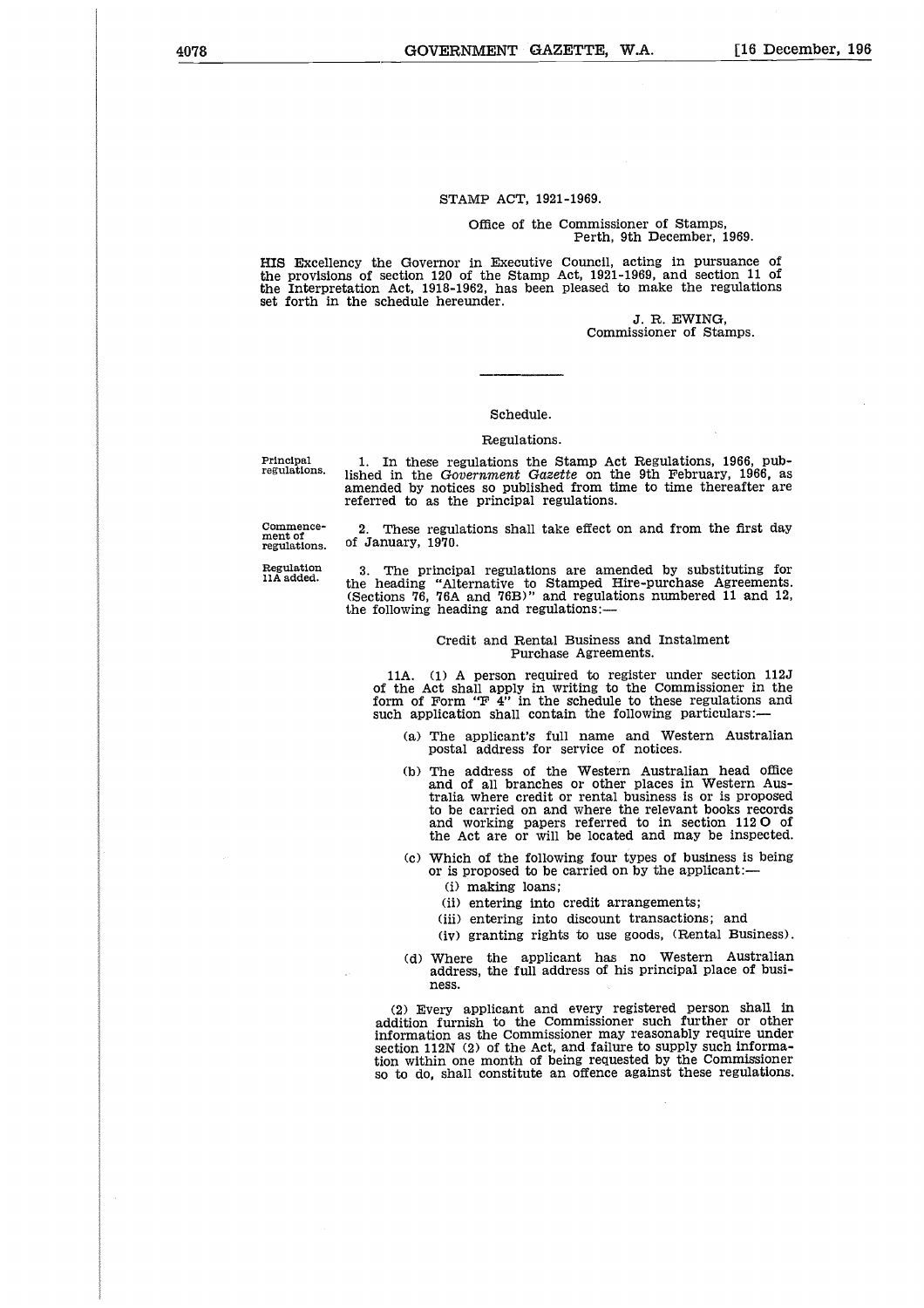- 
- (b) shall allot a number to each registered person; and
- (c) shall issue to each registered person a certificate of registration in the form of Form "F 5" in the schedule to these regulations.

(2) Where it appears to the Commissioner from an application for registration under Regulation 11A of these regulations or from some subsequent information supplied by a registered person or a person applying to be registered that he transacts credit business or rental business at more than one address in Western Australia, the Commissioner shall issue to him a duplicate copy of such certificate of registration for each additional address.

(3) Every registered person shall retain such certificate of registration or a duplicate certificate of registration at each such address and shall on request make it available for perusal by any person seeking to engage in credit business or rental business with him.

(4) Every person (whether a registered person or not) transacting credit business or rental business with any other person shall answer all reasonable inquiries by that other person as to whether he is so registered.

(5) Every person refusing to answer such inquiry or answering an inquiry falsely is guilty of an offence against these regulations.

11C. (1) Every registered person shall, within fourteen days Regulation 110 added. of commencing credit business or rental business at any office, branch or place in Western Australia of which no previous notification has been supplied to the Commissioner or ceasing such business at any office branch or place previously notified, furnish to the Commissioner notice in writing of the commencement or cessation of business at the address of such office, branch or place.

(2) A registered person who ceases to carry on credit business or rental business may cancel his registration by giving notice to the Commissioner in the form of Form "F 7" in the schedule to these regulations.

11D. (1) The monthly, annual or other periodic statement Regulation required by the Act to be lodged with the Commissioner by a  $^{11D}$  added. registered person shall be made in the form of Forms "F  $1$ " "F 3" and "F 2" respectively, in the schedule to these regulations and must be lodged with the Commissioner not later than the fifteenth day after the terminating date of the period to which the statement relates except as otherwise provided by section 112K (2) of the Act.

(2) Where the registered person has not, during the relevant month, year or other period, entered into any credit business or rental business, a "NIL" statement must be lodged by the registered person.

registered person, there is an amount set out as having been paid as stamp duty pursuant to section 16 of the Act under the head of Duty "Mortgage, etc." in the Second Schedule to the Act, as provided in subparagraph (XII) of paragraph (a) of subsection (1) of that section, the registered person shall together with and in addition to such statement, lodge with the Commissioner a statement giving such particulars of the instruments in respect of which that amount was paid as are

sufficient to identify such instruments.

11E. (1) (a) Where, in a statement lodged with the Com- Regulation missioner pursuant to section  $112K$  (1) (a) of the Act by a <sup>11E added.</sup>

Regulation 11B added.

1.] GOVERNMEN<br>
11B. (1) The Commissioner,<br>
(a) shall register each appli<br>
(b) shall allot a number to<br>
(c) shall issue to each reg (a) shall register each applicant;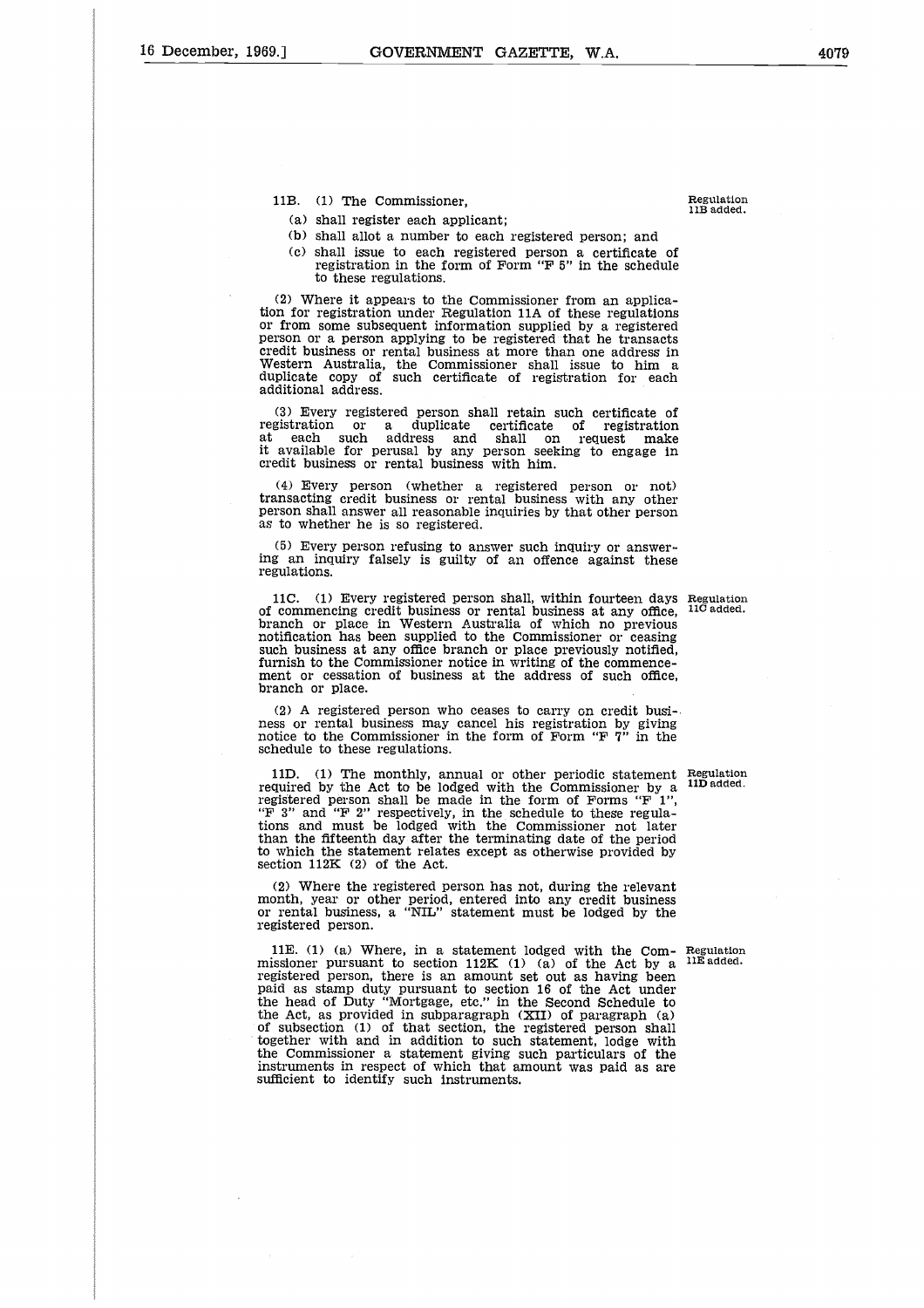(b) In particular and without affecting the generality of paragraph (a) of this subregulation, such additional statement shall contain the following information in respect of each such instrument:-

(i) the nature of the instrument and names of the parties thereto or some other means of identification;

- (ii) the date of execution thereof;
- (iii) the amount of the loan for which the instrument is a security;
- (iv) the amount actually secured by the instrument;
- (v) the amount of stamp duty actually impressed on or affixed to the original copy thereof;
- (vi) the location thereof;
- (vii) where the stamped instrument has been lodged, filed or registered in the office of the Registrar of Titles or the Registrar of Companies, the registration number in either office and the date on which the instrument was lodged or filed as the case may be; and
- (viii) a certificate that the stamp duty now claimed has not been claimed in any previous statement.

(2) Where in such a statement, there is an amount set out pursuant to section 112K (1) (a) of the Act by way of a deduc-tion in respect of loans repaid within ten months of their making, the registered person shall together with and in addition to such statement lodge a further statement giving the following particulars in respect of each such loan:-

(i) the name or names of the borrower or borrowers;

- (ii) the amount of the loan;
- (iii) the date on which the loan was made;
- (iv) the date on which the loan was repaid; and
- (v) a certificate that the said amount of the loan was or is included, pursuant to subparagraph (i) of paragraph (a) of section 112K (1) of the Act in the statement in respect of the month or other period in which the loan was made.

(3) In addition to the foregoing information and particulars the registered person shall furnish such further particulars relating to the instrument or loan as the Commissioner may request in writing in any particular case.

11F. A registered person who has been carrying on rental business but does not carry on any credit business and who, in accordance with the provisions of section 112K (2) of the Act desires to make the election therein referred to shall make such election in the form of Form "F 8" of the schedule hereto and may cancel such election in the form of Form "F 9" of the said schedule.

11G. For the purpose of section 112K (5) of the Act a statutory declaration concerning a housing loan shall be in the form of Form "F 6" of the schedule hereto and shall be furnished by the borrower to the registered person who shall retain the same for production to the Commissioner on request.

11H. (1) A registered person desiring, pursuant to section 112K (5) of the Act, to elect to treat as short term discount transactions or short term loans all the discount transactions or loans which he transacts shall do so by notice in writing to the Commissioner signed by such registered person or by some person authorized on his behalf and referring to the registered number of such registered person.

2) A registered person desiring pursuant to section  $112K$  (5) of the Act, to elect to treat as short term discount transactions or short term loans some only of the discount transactions or loans which he transacts shall do so by:

(a) keeping a register in which he shall number consecutively each such short term discount transaction or

Regulation 11F added.

Regulation 110 added.

Regulation 11H added.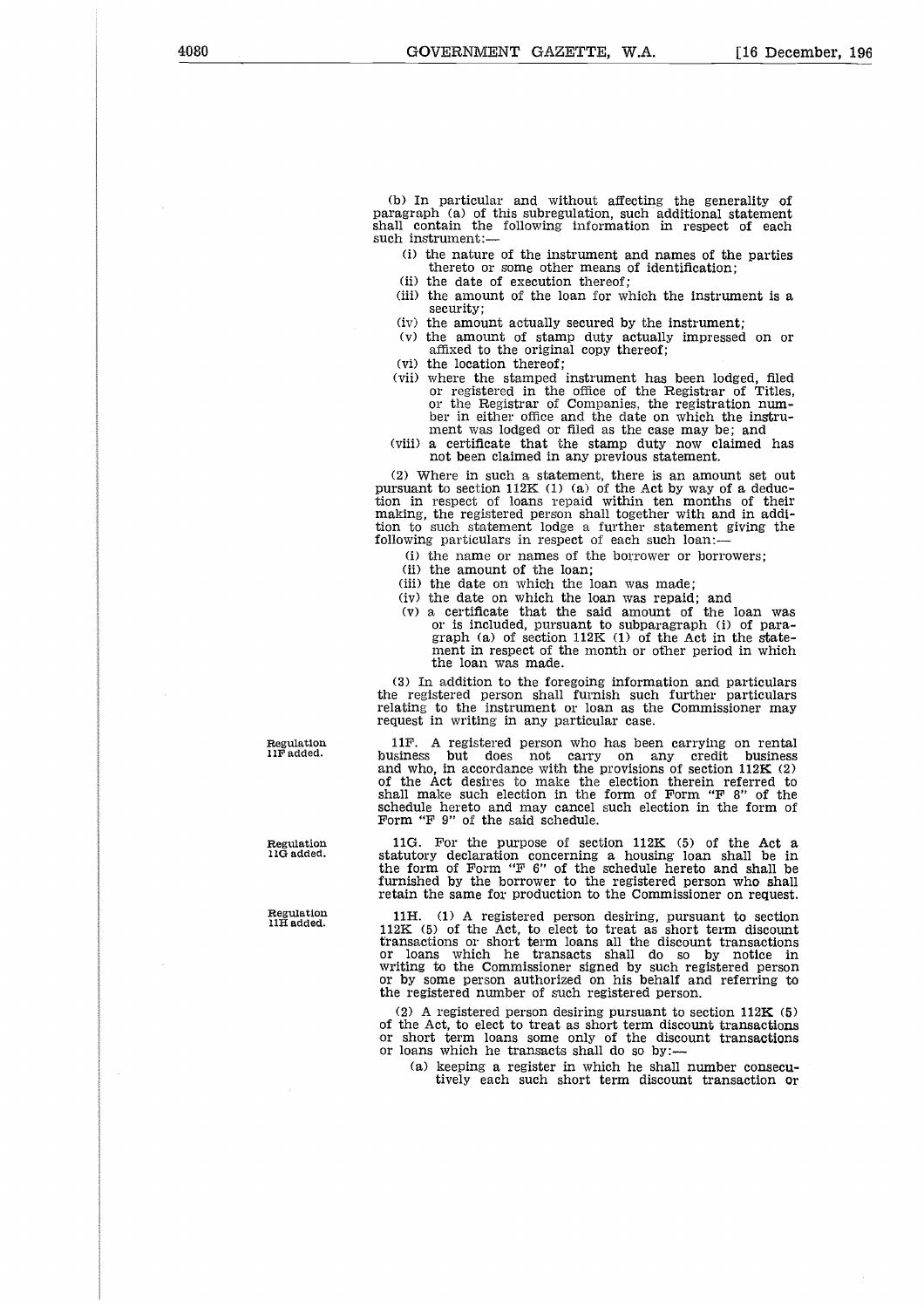loan and entering therein details sufficient to identify each such transaction or loan; and

(b) identifying the sole or principal form of security or agreement effecting or evidencing such short term transaction or loan by the initials STD or STL (as the case may be) and its corresponding number on the register or by some similar form of identification.

(3) A registered person desiring pursuant to section 112K (5) of the Act to declare a loan upon an account current to be "a special account current" shall do so by:

- (a) keeping a register in which he shall number consecutively each such loan or special account current and entering therein details sufficient to identify each such transaction or loan; and
- (b) endorsing, during the month in which the loan is made, on the security document or agreement evidencing such loan or on some other permanent record of particulars of the loan, a memorandum that such loan is upon a special account current.

11 I. The note or memorandum in writing required to be **Regulation** 11 I. The note or memorandum in writing required to be Regulation made pursuant to section 112P (1) of the Act by a person <sup>111 added.</sup> transacting or offering to transact business with a person (not being a registered person) who carried on credit business or rental business (whether within or outside Western Australia) shall contain the date of the making thereof and in addition the following particulars:

- (a) In the case of a loan:—
	- (i) the name and address of the borrower;
	- (ii) the name and address of the unregistered person;
	- (iii) the date of the making of the loan; and
	- (iv) the amount of the loan.

(b) In the case of a discount transaction:—

- (i) the name and address of the vendor;
- (ii) the name and address of the unregistered person;
- (iii) the date of the transaction;
- (iv) a description of the book debts or other things in action the subject of the transaction; and
- (v) the amount of the consideration for the purchase, acquisition, discounting or factoring of those book debts or other things in action.

(c) In the case of rental business:—

- (i) the name and address of the lessee or licensee;
- (ii) the name and address of the unregistered person;
- (iii) the date of the grant of the right to use goods;
- (iv) the term for which the right to use the goods is granted;
- (v) a description of the goods the subject of the transaction; and
- (vi) the total rental payable for the use of such goods.

12A. (1) Every vendor desiring to be declared an "approved **Regulation** vendor" pursuant to the provisions of section 112S of the **12A added.** Act shall lodge with the Commissioner an application containing the following particulars:

- (a) the vendor's full name and Western Australian postal address for service of notices;
- (b) the address of the Western Australian head office and of all branches or other places in Western Australia where instalment purchase business is or is proposed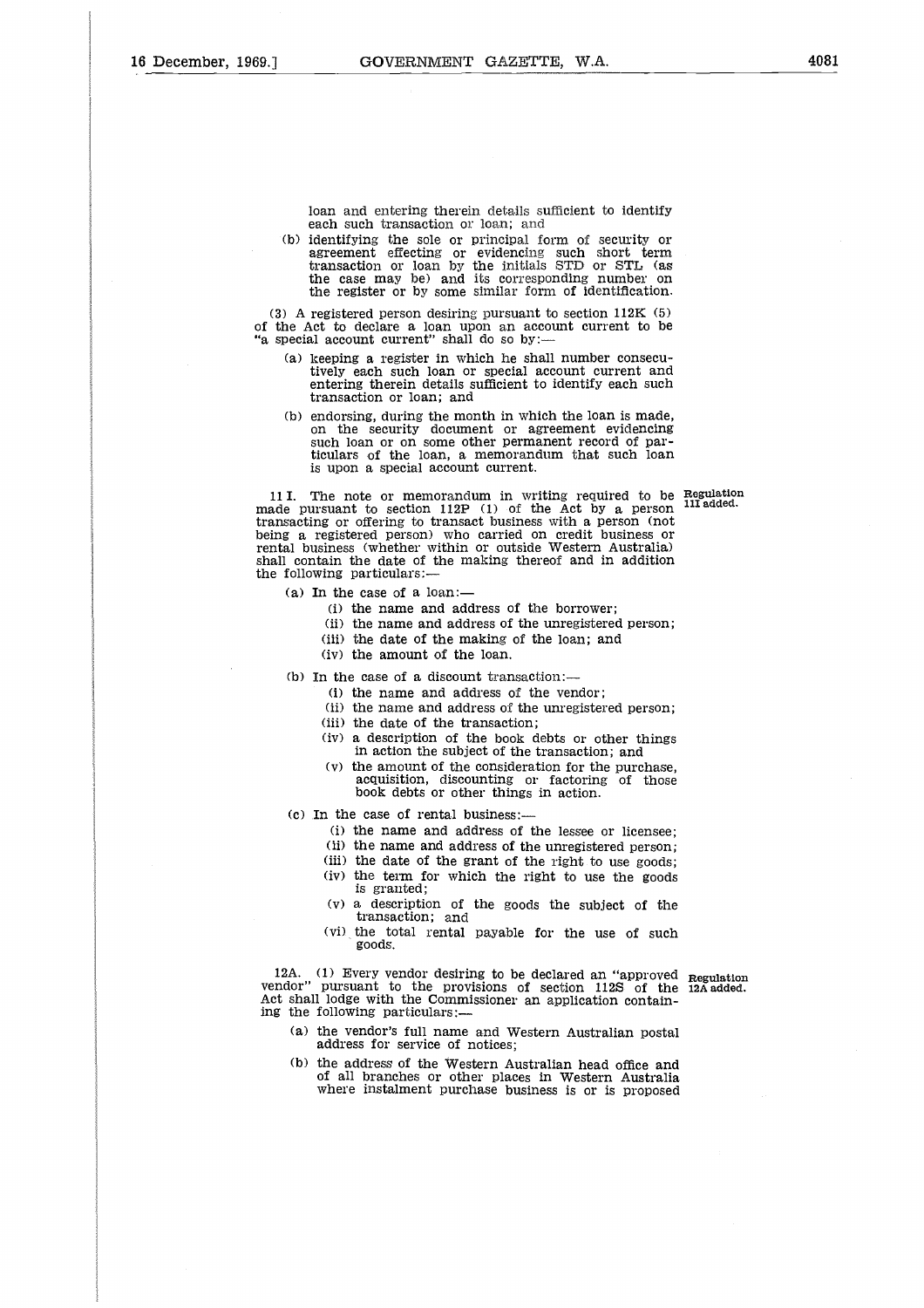to be carried on and where the relevant instalment purchase agreement and books, records and working papers referred to in paragraph (c) of section 1125 (4) of the Act are or will be located and may be inspected;

- (c) the number of instalment purchase agreements subject to Stamp Duty which it is estimated will be entered into by the vendor in the succeeding period of twelve months; and
- (d) the estimated amount of stamp duty payable in respect to those agreements during that period.

Regulation 12B added.

12B. Every such vendor shall in addition lodge with the Commissioner such further or other information as the Commissioner may reasonably require and failure to supply such information within one month of being requested by Commissioner so to do shall constitute an offence against these regulations.

Regulation 12C added.

12C. (1) Every approved vendor shall, before commencing instalment purchase business at any office, branch or place in Western Australia of which no previous notification has been supplied to the Commissioner, furnish to the Commissioner notice in writing of the address of such office, branch or place.

(2) Where any instalment purchase agreements or the relevant books, records and working papers are located or are to be located at some place of which no previous notification has been supplied to the Commissioner, the approved vendor shall furnish to the Commissioner notice in writing of the address of such place.

Reg**ul**ation<br>12D added.

Regulation 12E added.

Regulation 12F added.

Regulation<br>12G added.

12D. The Commissioner shall keep a register of all approved vendors and shall allot to each of them a number in that register.

12E. Where duty on the instalment purchase agreement is paid in accordance with the provisions of section 112S (4) of the Act, the approved vendor shall endorse or print or cause the following words to be endorsed or printed on the front or first page of the agreement:

"Approved vendor duty payable on monthly return".

12F. The requirement of subsection (3) of section 112U of the Act shall, for the purpose of these regulations, be satisfied if the original instrument evidencing an instalment purchase agreement is a hire purchase agreement complying with subsection (2) of section 3 of the Hire Purchase Act, 1959.

12G. (1) The statement required by section 112S (4) of the Act to be lodged with the Commissioner not later than the fifteenth day of each month shall be made in the form of Form "F" in the Schedule to these regulations.

(2) Where the approved vendor has not entered into any instalment purchase agreements during the past preceding month, the word "NIL" shall be inserted on the statement to be lodged with the Commissioner.

Regulation 12H added.

12H. Every statutory declaration verifying a statement required to be lodged under section 112S (4) of the Act shall be made by the approved vendor lodging it, or by the Manager, Secretary, Accountant or other responsible officer of that approved vendor on his behalf.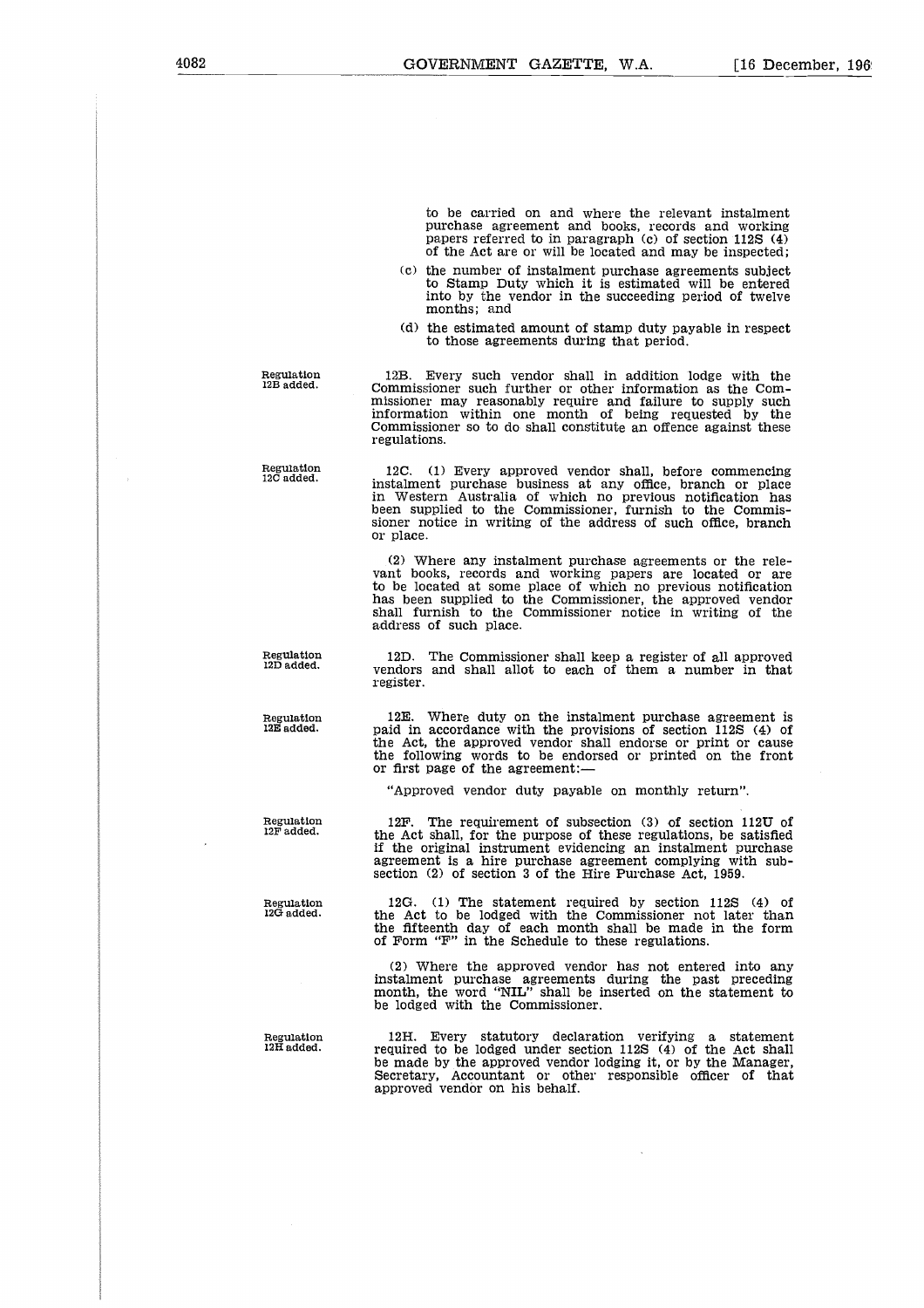|                                                              |                                                                                                                                                  | STAMP ACT, 1921                     |                                                                                                                                                                                                                                                                                                                                                                                                                            | Form F                     |
|--------------------------------------------------------------|--------------------------------------------------------------------------------------------------------------------------------------------------|-------------------------------------|----------------------------------------------------------------------------------------------------------------------------------------------------------------------------------------------------------------------------------------------------------------------------------------------------------------------------------------------------------------------------------------------------------------------------|----------------------------|
|                                                              |                                                                                                                                                  | (Reg. 12G (1))                      |                                                                                                                                                                                                                                                                                                                                                                                                                            |                            |
|                                                              |                                                                                                                                                  | SECTION 112S (4)                    | STATEMENT BY APPROVED VENDOR PURSUANT TO                                                                                                                                                                                                                                                                                                                                                                                   |                            |
|                                                              |                                                                                                                                                  |                                     | Statement for the month ended:                                                                                                                                                                                                                                                                                                                                                                                             |                            |
|                                                              | Ref. No.                                                                                                                                         |                                     |                                                                                                                                                                                                                                                                                                                                                                                                                            |                            |
| to be addressed to :-<br>STAMP OFFICE,                       | All returns and correspondence<br>The RETURNS OFFICER,<br>Treasury Buildings,<br>Cnr. Barrack St. and<br>St. George's Tce.,<br>PERTH, W.A. 6000. |                                     | IMPORTANT—This statement must be lodged together<br>with a remittance in payment of the duty within 15 days<br>from the end of the above period to avoid penalties pro-<br>vided under Section 112S of the Act.<br>The statement must be lodged intact and this portion<br>will be returned to you as an official receipt.<br>The only receipt recognised will be that printed by<br>the cash register on the back hereof. |                            |
|                                                              |                                                                                                                                                  |                                     | ALL REMITTANCES TO BE MADE PAYABLE TO THE COMMISSIONER OF STAMPS                                                                                                                                                                                                                                                                                                                                                           |                            |
|                                                              |                                                                                                                                                  | (Do not detach)                     |                                                                                                                                                                                                                                                                                                                                                                                                                            |                            |
|                                                              |                                                                                                                                                  | STAMP ACT, 1921<br>(Reg. 12G (1))   |                                                                                                                                                                                                                                                                                                                                                                                                                            | Form F                     |
|                                                              |                                                                                                                                                  | VENDOR PURSUANT TO SECTION 112S (4) | STATEMENT TO THE COMMISSIONER OF STAMPS BY APPROVED                                                                                                                                                                                                                                                                                                                                                                        |                            |
| Name and<br>Address of<br>${\Large{\bf Approach}}$<br>Vendor |                                                                                                                                                  |                                     | Statement for the month ended:                                                                                                                                                                                                                                                                                                                                                                                             |                            |
|                                                              | Ref. No.                                                                                                                                         |                                     |                                                                                                                                                                                                                                                                                                                                                                                                                            |                            |
|                                                              | (Full Christian name and surname of person<br>making the declaration)                                                                            |                                     | (Business address)                                                                                                                                                                                                                                                                                                                                                                                                         |                            |
|                                                              |                                                                                                                                                  |                                     |                                                                                                                                                                                                                                                                                                                                                                                                                            |                            |
|                                                              | of the abovementioned approved vendor.                                                                                                           |                                     | (insert position, e.g., Proprietor, Partner, Manager, Secretary, Accountant, etc.)                                                                                                                                                                                                                                                                                                                                         |                            |
|                                                              | provisions of Section 112S of the abovementioned Act.                                                                                            |                                     | (b) that the undermentioned statement contains a true and correct account of the aggregate<br>amount of stamp duty payable in respect of instalment purchase agreements entered                                                                                                                                                                                                                                            |                            |
|                                                              |                                                                                                                                                  |                                     | (c) that the amount forwarded herewith is the total correct duty payable.                                                                                                                                                                                                                                                                                                                                                  |                            |
|                                                              |                                                                                                                                                  | <b>STATEMENT</b>                    |                                                                                                                                                                                                                                                                                                                                                                                                                            |                            |
| Less                                                         |                                                                                                                                                  |                                     | (1) Sum of the "purchase prices" (as defined in Section 112Q of the Act)<br>of all instalment purchase agreements (including any which are exempt                                                                                                                                                                                                                                                                          | \$<br>$\ddot{\phantom{a}}$ |
|                                                              |                                                                                                                                                  |                                     | (2) Sum of the "purchase prices" of any instalment purchase agreements<br>included in item (1) above which are exempt from duty under the heading                                                                                                                                                                                                                                                                          |                            |

| $(1)$ Sum of the " purchase prices" (as defined in Section 112Q of the Act)<br>of all instalment purchase agreements (including any which are exempt                                                                    |                         |                     |  |             |                 |  |
|-------------------------------------------------------------------------------------------------------------------------------------------------------------------------------------------------------------------------|-------------------------|---------------------|--|-------------|-----------------|--|
| Less                                                                                                                                                                                                                    |                         |                     |  |             |                 |  |
| (2) Sum of the "purchase prices" of any instalment purchase agreements<br>included in item (1) above which are exempt from duty under the heading<br>"instalment purchase agreement" in the Second Schedule to the Act. |                         |                     |  |             |                 |  |
| (3) Difference between (1) and (2) $\ldots$ $\ldots$ $\ldots$ $\ldots$ $\ldots$                                                                                                                                         |                         |                     |  |             |                 |  |
| (4) Stamp duty payable, being $1\frac{1}{2}\%$ of item (3)                                                                                                                                                              |                         |                     |  |             |                 |  |
| And I make this solemn declaration by virtue of section one hundred and six of the Evidence<br>Act, 1906.                                                                                                               |                         |                     |  |             |                 |  |
|                                                                                                                                                                                                                         |                         |                     |  |             |                 |  |
| $19\dots$                                                                                                                                                                                                               |                         |                     |  | (Signature) |                 |  |
|                                                                                                                                                                                                                         | $J.P.$ or $C.D.$        |                     |  |             |                 |  |
|                                                                                                                                                                                                                         |                         | FOR OFFICE USE ONLY |  |             |                 |  |
| $C_{\text{hold}}$                                                                                                                                                                                                       | $A \cdot A + A \cdot A$ |                     |  |             | <b>Desembed</b> |  |

| mondown in florid (2) woover which alle exemple from who, unwell the howwing<br>"instalment purchase agreement" in the Second Schedule to the Act. |                     |  |             | Ŝ        |  |
|----------------------------------------------------------------------------------------------------------------------------------------------------|---------------------|--|-------------|----------|--|
| (3) Difference between (1) and (2) $\ldots$ $\ldots$ $\ldots$ $\ldots$                                                                             |                     |  |             | S        |  |
| (4) Stamp duty payable, being $1\frac{1}{2}\%$ of item (3)                                                                                         |                     |  |             |          |  |
| And I make this solemn declaration by virtue of section one hundred and six of the Evidence<br>Act, 1906.<br>$19\dots$                             |                     |  | (Signature) |          |  |
| $J.P.$ or $C.D.$                                                                                                                                   |                     |  |             |          |  |
|                                                                                                                                                    | FOR OFFICE USE ONLY |  |             |          |  |
| Checked                                                                                                                                            | Audited             |  |             | Recorded |  |
|                                                                                                                                                    |                     |  |             |          |  |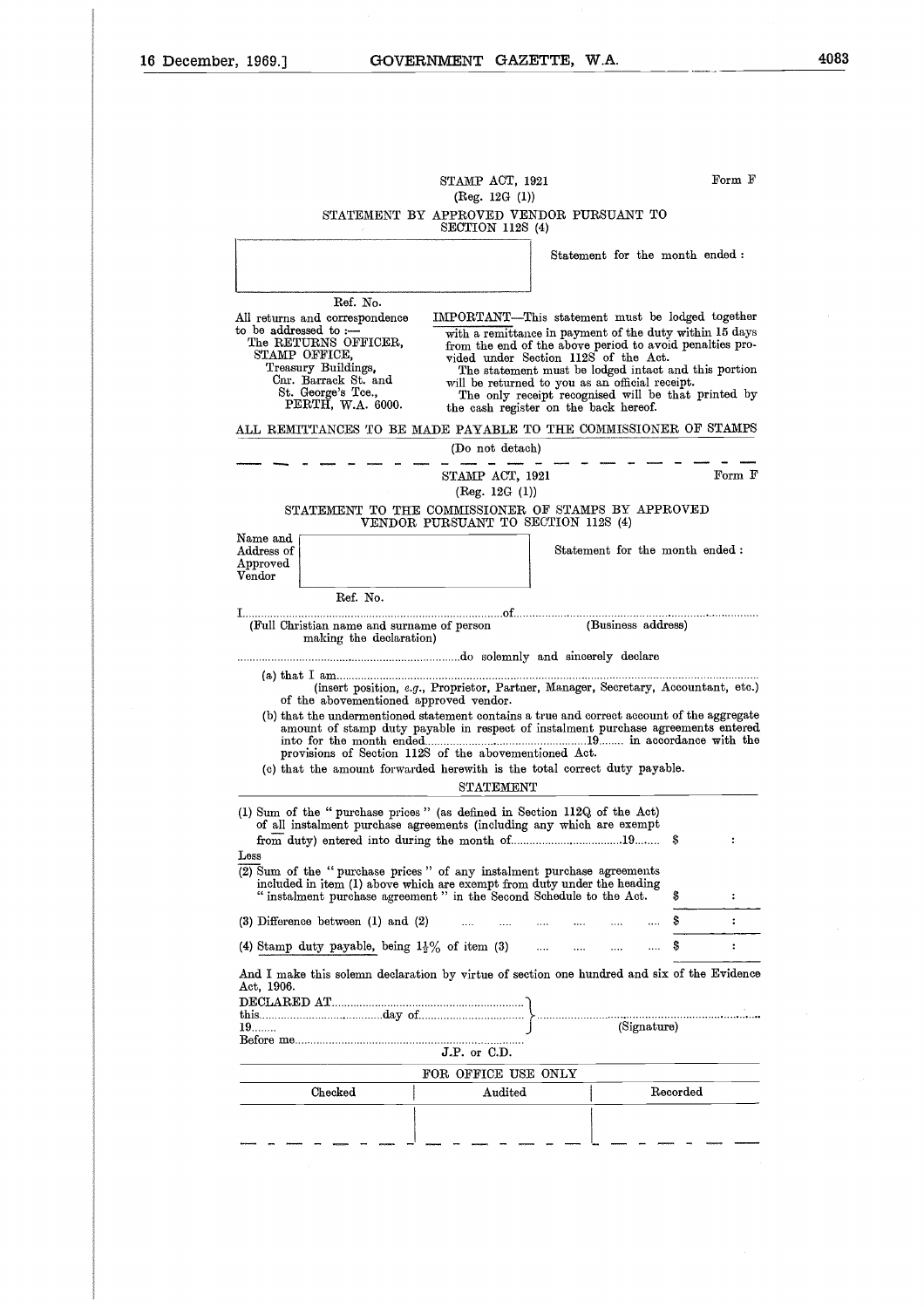$\bar{\psi}$ 

# **[Fold up Front Portion of Form "** F "]

# STAMP ACT, 1921 (Reg. 12G (1))

# STATEMENT BY APPROVED VENDOR PURSUANT TO SECTION 112S **(4)**

# DETACH THIS PORTION—TO BE RETAINED FOR YOUR RECORDS

| [Fold up Front Portion of Form "F"]                                                                                                                                                                                                      |        |
|------------------------------------------------------------------------------------------------------------------------------------------------------------------------------------------------------------------------------------------|--------|
| STAMP ACT, 1921<br>$($ Reg. 12 $G(1)$                                                                                                                                                                                                    | Form F |
| STATEMENT BY APPROVED VENDOR PURSUANT TO SECTION 112S (4)                                                                                                                                                                                |        |
| DETACH THIS PORTION-TO BE RETAINED FOR YOUR RECORDS                                                                                                                                                                                      |        |
| (Full Christian name and surname of person<br>(Business address)<br>making the declaration)                                                                                                                                              |        |
|                                                                                                                                                                                                                                          |        |
| (insert position, e.g., Proprietor, Partner, Manager, Secretary, Accountant, etc.)<br>of the abovementioned approved vendor.                                                                                                             |        |
|                                                                                                                                                                                                                                          |        |
| (b) that the undermentioned statement contains a true and correct account of the aggregate<br>amount of stamp duty payable in respect of instalment purchase agreements entered<br>provisions of Section 112S of the abovementioned Act. |        |
| (c) that the amount forwarded herewith is the total correct duty payable.<br><b>STATEMENT</b>                                                                                                                                            |        |
| (1) Sum of the "purchase prices" (as defined in Section 112Q of the Act)                                                                                                                                                                 |        |
| of all instalment purchase agreements (including any which are exempt<br>s                                                                                                                                                               |        |
| Less<br>$\overline{(2)}$ Sum of the "purchase prices" of any instalment purchase agreements                                                                                                                                              |        |
| included in item (1) above which are exempt from duty under the heading<br>"instalment purchase agreement" in the Second Schedule to the Act.<br>S                                                                                       |        |
| $(3)$ Difference between $(1)$ and $(2)$<br>S<br>$\cdots$ $\cdots$ $\cdots$                                                                                                                                                              | ÷      |
| (4) Stamp duty payable, being $1\frac{1}{2}\%$ of item (3)<br>s                                                                                                                                                                          | ÷      |
| And I make this solemn declaration by virtue of section one hundred and six of the Evidence<br>Act, 1906.                                                                                                                                |        |

 $\frac{1}{2}$  ,  $\frac{1}{2}$  ,  $\frac{1}{2}$  ,  $\frac{1}{2}$  ,  $\frac{1}{2}$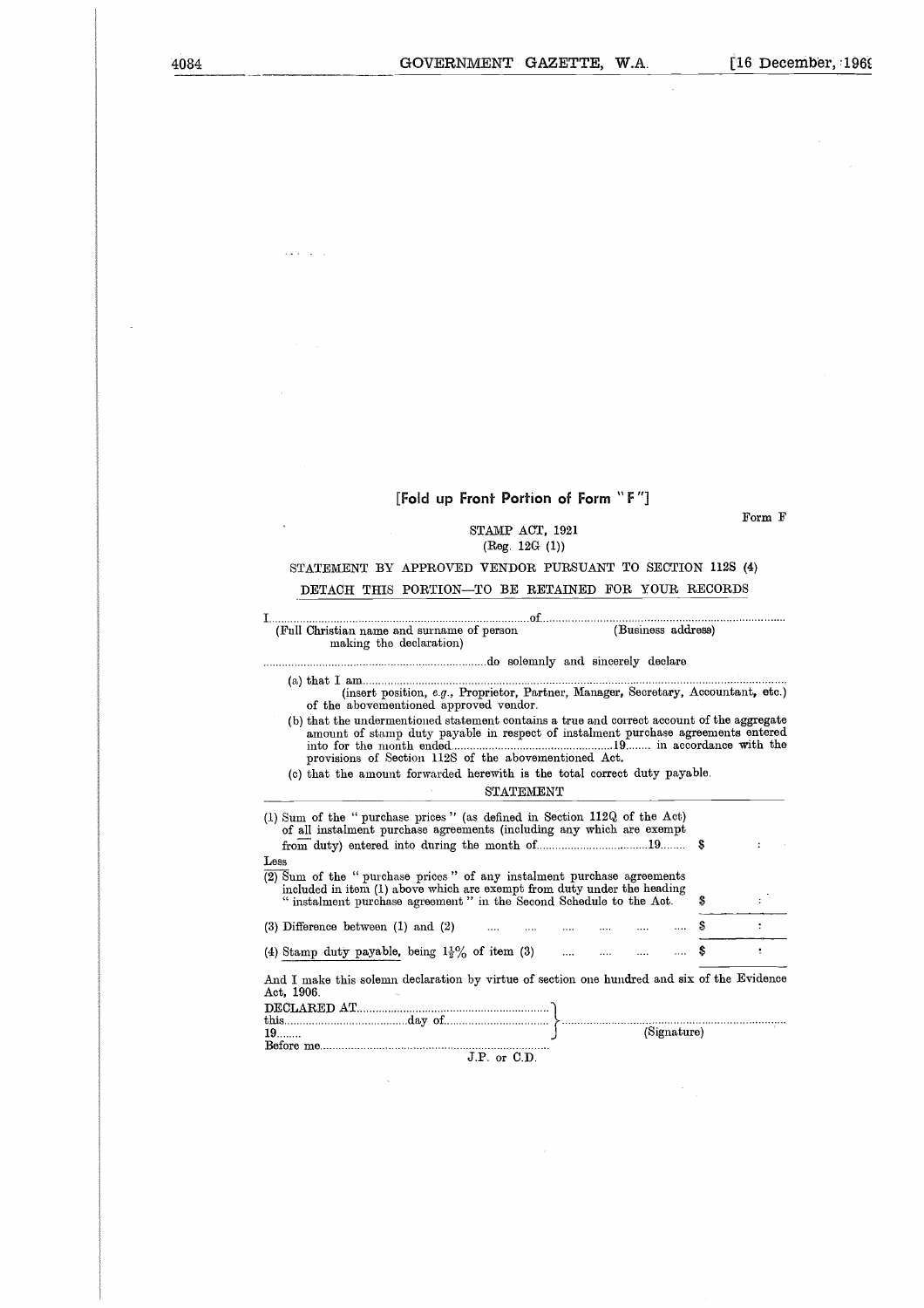# $STAMP$   $ACT$ ,  $1921$   $Form$   $Fl$ (Reg. 11D (1))

|                                                                                                                                                      | STATEMENT UNDER SECTION 112K OF THE ACT                                                                                                                                                                                                              |          |                                       |        |                                              |                                                                                                                                                                                                                                                                                                                                                         |                       |                      |
|------------------------------------------------------------------------------------------------------------------------------------------------------|------------------------------------------------------------------------------------------------------------------------------------------------------------------------------------------------------------------------------------------------------|----------|---------------------------------------|--------|----------------------------------------------|---------------------------------------------------------------------------------------------------------------------------------------------------------------------------------------------------------------------------------------------------------------------------------------------------------------------------------------------------------|-----------------------|----------------------|
|                                                                                                                                                      |                                                                                                                                                                                                                                                      |          |                                       |        |                                              | Statement for the month ended:                                                                                                                                                                                                                                                                                                                          |                       |                      |
|                                                                                                                                                      | Ref. No.                                                                                                                                                                                                                                             |          |                                       |        |                                              |                                                                                                                                                                                                                                                                                                                                                         |                       |                      |
| All returns and correspondence<br>to be addressed to $:$ $-$<br>The RETURNS OFFICER,<br>STAMP OFFICE,<br>Treasury Buildings,<br>Cnr. Barrack St. and |                                                                                                                                                                                                                                                      |          |                                       |        |                                              | IMPORTANT—The statement must be lodged intact and<br>this portion will be returned to you as an official receipt.<br>The only receipt recognised will be that printed by<br>the cash register on the back hereof. This statement<br>and a remittance of the total stamp duty payable should<br>reach the office of the Commissioner of Stamps not later |                       |                      |
| St. George's Tee                                                                                                                                     | PERTH, W.A. 6000.                                                                                                                                                                                                                                    |          | which it relates.                     |        |                                              | than the 15th day of the month following the month to                                                                                                                                                                                                                                                                                                   |                       |                      |
|                                                                                                                                                      |                                                                                                                                                                                                                                                      |          |                                       |        |                                              | PENALTY-Not more than \$500 plus double duty.                                                                                                                                                                                                                                                                                                           |                       |                      |
|                                                                                                                                                      | ALL REMITTANCES TO BE MADE PAYABLE TO THE COMMISSIONER                                                                                                                                                                                               |          | OF STAMPS<br>(Do not detach)          |        |                                              |                                                                                                                                                                                                                                                                                                                                                         |                       |                      |
|                                                                                                                                                      |                                                                                                                                                                                                                                                      |          |                                       |        |                                              |                                                                                                                                                                                                                                                                                                                                                         |                       |                      |
|                                                                                                                                                      |                                                                                                                                                                                                                                                      |          | STAMP ACT, 1921<br>(Reg. 11D (1))     |        |                                              |                                                                                                                                                                                                                                                                                                                                                         |                       | Form F1              |
| STATEMENT TO THE COMMISSIONER OF STAMPS<br>UNDER SECTION 112K OF THE ACT BY :                                                                        |                                                                                                                                                                                                                                                      |          |                                       |        |                                              |                                                                                                                                                                                                                                                                                                                                                         |                       |                      |
| Name and<br>address of<br>Registered<br>$\rm Person$                                                                                                 |                                                                                                                                                                                                                                                      |          |                                       |        |                                              | Statement for the month ended:                                                                                                                                                                                                                                                                                                                          |                       |                      |
|                                                                                                                                                      | Ref. No.                                                                                                                                                                                                                                             |          |                                       |        |                                              |                                                                                                                                                                                                                                                                                                                                                         |                       |                      |
|                                                                                                                                                      | Particulars and Amounts                                                                                                                                                                                                                              |          |                                       |        |                                              | Rate of<br>Duty                                                                                                                                                                                                                                                                                                                                         | Stamp Duty<br>Payable |                      |
| Part 1 Loans (Other than "Housing Loans"-see note 1) :-                                                                                              |                                                                                                                                                                                                                                                      |          |                                       |        |                                              |                                                                                                                                                                                                                                                                                                                                                         |                       |                      |
| (b) below                                                                                                                                            | (a) Total of the original capital amounts of all such<br>loans made during the month, including "Special<br>Accounts Current" but not those which are<br>designated as "Short Term" and included in<br>$\cdots$                                      |          | .                                     | s      | :                                            | $1\frac{1}{2}\% =$                                                                                                                                                                                                                                                                                                                                      | \$                    | $\ddot{\cdot}$       |
| month<br>PLUS:                                                                                                                                       | (b) Short Term Loans (see note $2$ )-<br>(i) total of the original capital amounts of all<br>such loans made during the preceding<br>twelve months and still outstanding (in<br>whole or in part) as at the last day of the<br>$\ddotsc$<br>$\cdots$ | $\cdots$ | <br>$\bullet \bullet \bullet \bullet$ | s      |                                              |                                                                                                                                                                                                                                                                                                                                                         |                       |                      |
|                                                                                                                                                      | (ii) total of the original capital amounts of all<br>such loans made and repaid in full during<br>the month together with loans " on account<br>current " (but not "on special account<br>current "--see note 3)                                     |          |                                       | Ş      | $\ddot{\phantom{a}}$                         |                                                                                                                                                                                                                                                                                                                                                         |                       |                      |
|                                                                                                                                                      |                                                                                                                                                                                                                                                      |          |                                       | s      | $\ddot{\phantom{a}}$                         | $\frac{1}{8}\% =$                                                                                                                                                                                                                                                                                                                                       | S                     | $\ddot{\phantom{a}}$ |
|                                                                                                                                                      | LESS REBATES OF DUTY :                                                                                                                                                                                                                               |          | GROSS LOAN DUTY                       |        |                                              | $(a) + (b)$                                                                                                                                                                                                                                                                                                                                             | S                     |                      |
|                                                                                                                                                      | (c) Mortgage duty rebate (see note 4)<br>(d) Repayment rebate (see note $5)$                                                                                                                                                                         |          | .                                     | s<br>S | $\ddot{\phantom{a}}$<br>$\ddot{\phantom{a}}$ | Deduct<br>(c) & (d)                                                                                                                                                                                                                                                                                                                                     | Ş                     |                      |
|                                                                                                                                                      | NET STAMP DUTY PAYABLE ON LOANS                                                                                                                                                                                                                      |          |                                       |        |                                              | $\left(1\right)$                                                                                                                                                                                                                                                                                                                                        | \$                    | $\ddot{\cdot}$       |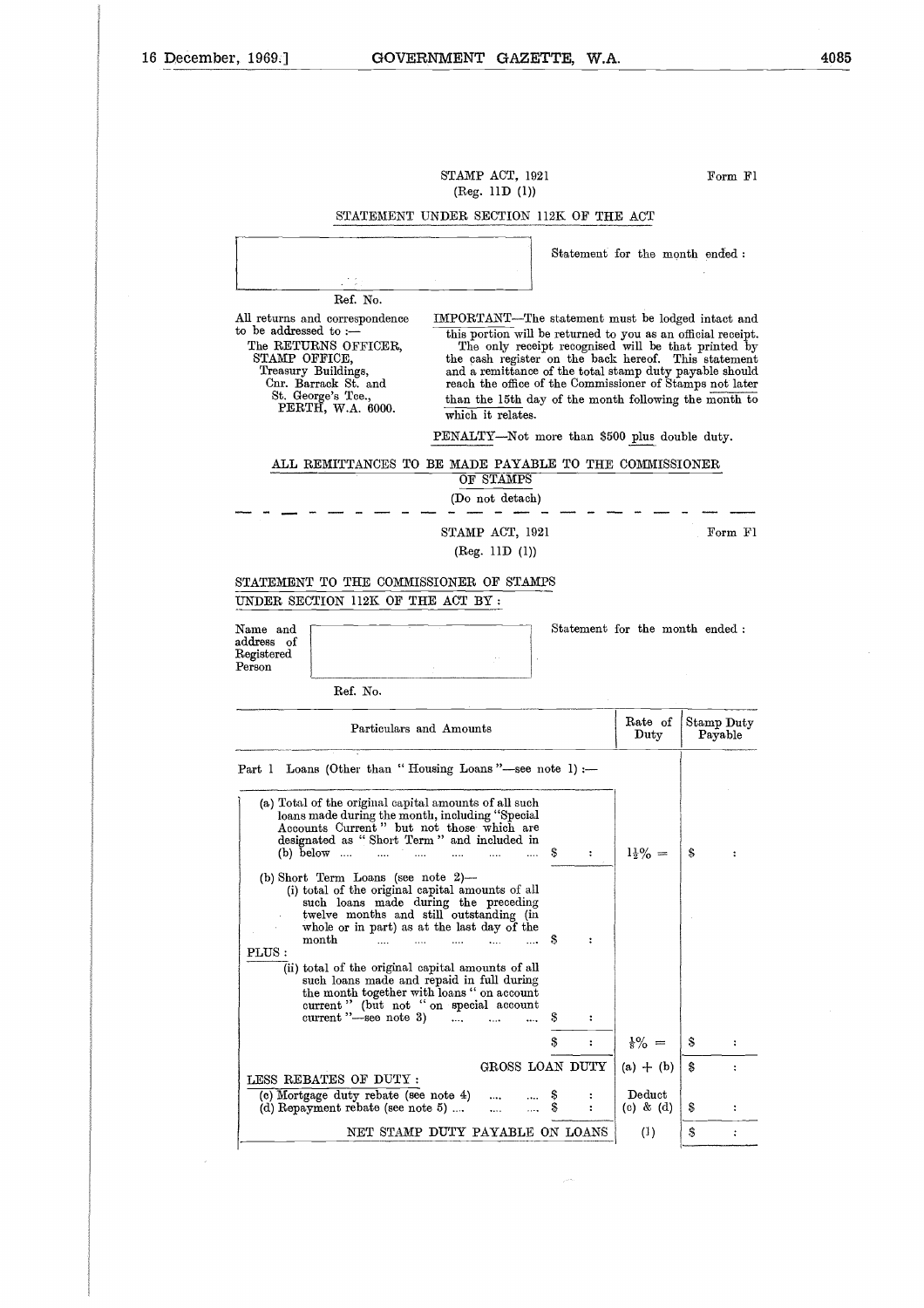# **[Continuation of Form 1–Non-detachable Section]**

| $1\frac{1}{2}\% =$                                                                                                                                                                                | S      |
|---------------------------------------------------------------------------------------------------------------------------------------------------------------------------------------------------|--------|
|                                                                                                                                                                                                   |        |
|                                                                                                                                                                                                   |        |
| $\frac{1}{8}\% =$                                                                                                                                                                                 | S      |
| (2)<br>Credit Arrangements (under which a debt of more than                                                                                                                                       | S<br>÷ |
| $1\frac{1}{2}\% = (3)$                                                                                                                                                                            | \$     |
| Part 4 Rental Business (in respect of goods other than books) :-                                                                                                                                  |        |
|                                                                                                                                                                                                   |        |
| $1\frac{1}{2}\% = (4)$                                                                                                                                                                            | s      |
| TOTAL STAMP DUTY PAYABLE ON ALL FOUR PARTS (RE-                                                                                                                                                   | \$     |
| (Full christian name and surname of the person making this statement)                                                                                                                             |        |
|                                                                                                                                                                                                   |        |
| Certify that the attached statement is true and correct and that I am the abovenamed registered<br>person *OR that I am authorised by the abovenamed registered person to certify this statement. |        |
| (Signature)                                                                                                                                                                                       |        |
|                                                                                                                                                                                                   |        |
| Recorded                                                                                                                                                                                          |        |
|                                                                                                                                                                                                   |        |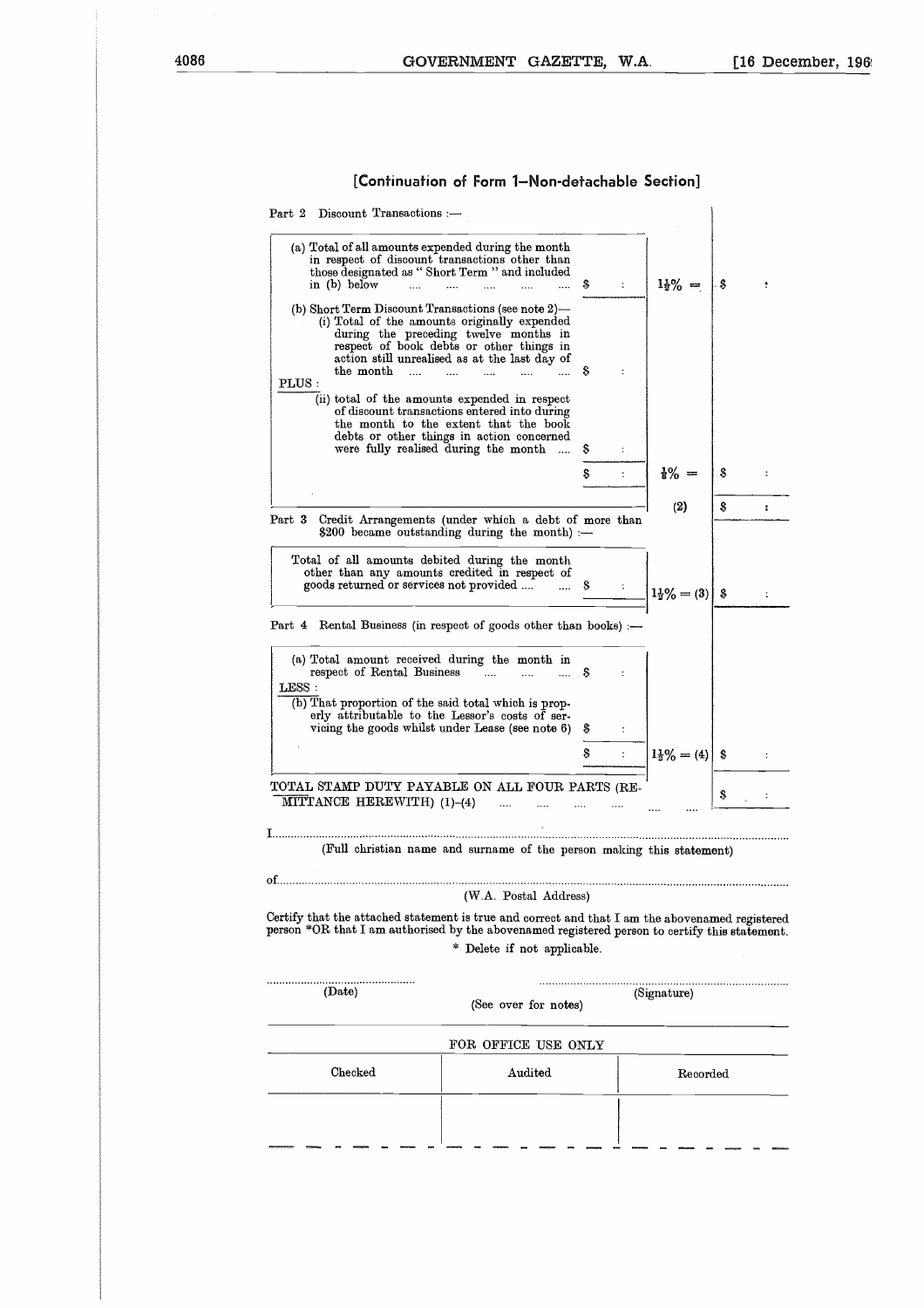J.

# **[Fold up Front Portion of Form "F 1"1**

STAMP ACT, 1921 Form Fl (Reg. 11D (1))

# STATEMENT UNDER SECTION 112K OF THE ACT

# DETACH THIS PORTION—TO BE RETAINED FOR YOUR RECORDS

 $\Delta$ 

| Particulars and Amounts                                                                                                                                                                                                                                                                                                                                                                                                                                                                                                                                                                                                                                                   |                                                                         | Rate of<br>Duty                         | Stamp Duty | Payable        |
|---------------------------------------------------------------------------------------------------------------------------------------------------------------------------------------------------------------------------------------------------------------------------------------------------------------------------------------------------------------------------------------------------------------------------------------------------------------------------------------------------------------------------------------------------------------------------------------------------------------------------------------------------------------------------|-------------------------------------------------------------------------|-----------------------------------------|------------|----------------|
| Part 1 Loans (Other than "Housing Loans"—see note 1) :—                                                                                                                                                                                                                                                                                                                                                                                                                                                                                                                                                                                                                   |                                                                         |                                         |            |                |
| (a) Total of the original capital amounts of all such<br>loans made during the month, including "Special<br>Accounts Current" but not those which are<br>designated as "Short Term" and included in<br>s<br>$(b)$ below $\dots$<br>$\cdots$<br>$\ldots$<br>$\ddotsc$<br>.<br>$\mathbb{R}^2$                                                                                                                                                                                                                                                                                                                                                                               | $\ddot{\phantom{a}}$                                                    | $1\frac{1}{2}\% =$                      | \$         |                |
| (b) Short Term Loans (see note $2$ )-<br>(i) total of the original capital amounts of all<br>such loans made during the preceding<br>twelve months and still outstanding (in<br>whole or in part) as at the last day of the<br>$\mathop{\rm month}\nolimits$<br>Ş<br>$\cdots$                                                                                                                                                                                                                                                                                                                                                                                             |                                                                         |                                         |            |                |
| PLUS:<br>(ii) total of the original capital amounts of all<br>such loans made and repaid in full during<br>the month together with loans " on account<br>current" (but not "on special account<br>current"-see note 3)                                                                                                                                                                                                                                                                                                                                                                                                                                                    |                                                                         |                                         |            |                |
| S                                                                                                                                                                                                                                                                                                                                                                                                                                                                                                                                                                                                                                                                         | ÷<br>$\sim$ 1                                                           | $\frac{1}{8}\% =$                       | s          | ÷              |
| GROSS LOAN DUTY                                                                                                                                                                                                                                                                                                                                                                                                                                                                                                                                                                                                                                                           |                                                                         | $(a) + (b)$                             | S.         |                |
| LESS REBATES OF DUTY :                                                                                                                                                                                                                                                                                                                                                                                                                                                                                                                                                                                                                                                    |                                                                         | Deduct                                  |            |                |
| (a) Mortgage duty rebate (see note 4)<br>S<br>$\cdots$<br>S<br>(d) Repayment rebate (see note 5)<br>                                                                                                                                                                                                                                                                                                                                                                                                                                                                                                                                                                      |                                                                         | $(c)$ & $(d)$                           | s          | ÷              |
| NET STAMP DUTY PAYABLE ON LOANS                                                                                                                                                                                                                                                                                                                                                                                                                                                                                                                                                                                                                                           |                                                                         | $\rm _{(1)}$                            | \$         | ÷              |
| Discount Transactions :-<br>Part 2<br>(a) Total of all amounts expended during the month                                                                                                                                                                                                                                                                                                                                                                                                                                                                                                                                                                                  |                                                                         |                                         |            |                |
| in respect of discount transactions other than<br>those designated as "Short Term" and included<br>in (b) below<br>S<br>$\cdots$<br>(b) Short Term Discount Transactions (see note 2)-<br>(i) Total of the amounts originally expended<br>during the preceding twelve months in<br>respect of book debts or other things in<br>action still unrealised as at the last day of<br>the month<br>s<br>$\ddotsc$<br>$_{\rm PLUS}$ :<br>(ii) total of the amounts expended in respect<br>of discount transactions entered into during<br>the month to the extent that the book<br>debts or other things in action concerned<br>were fully realised during the month<br>$\cdots$ | $\ddot{\phantom{a}}$<br>÷<br>s<br>$\ddot{\cdot}$<br>S<br>$\ddot{\cdot}$ | $1\frac{1}{2}\% =$<br>$\frac{1}{3}\% =$ | \$         | ÷<br>÷         |
|                                                                                                                                                                                                                                                                                                                                                                                                                                                                                                                                                                                                                                                                           |                                                                         | (2)                                     | s          | $\ddot{\cdot}$ |
| Credit Arrangements (under which a debt of more than<br>Part 3<br>\$200 became outstanding during the month) :-                                                                                                                                                                                                                                                                                                                                                                                                                                                                                                                                                           |                                                                         |                                         |            |                |

 $\bar{z}$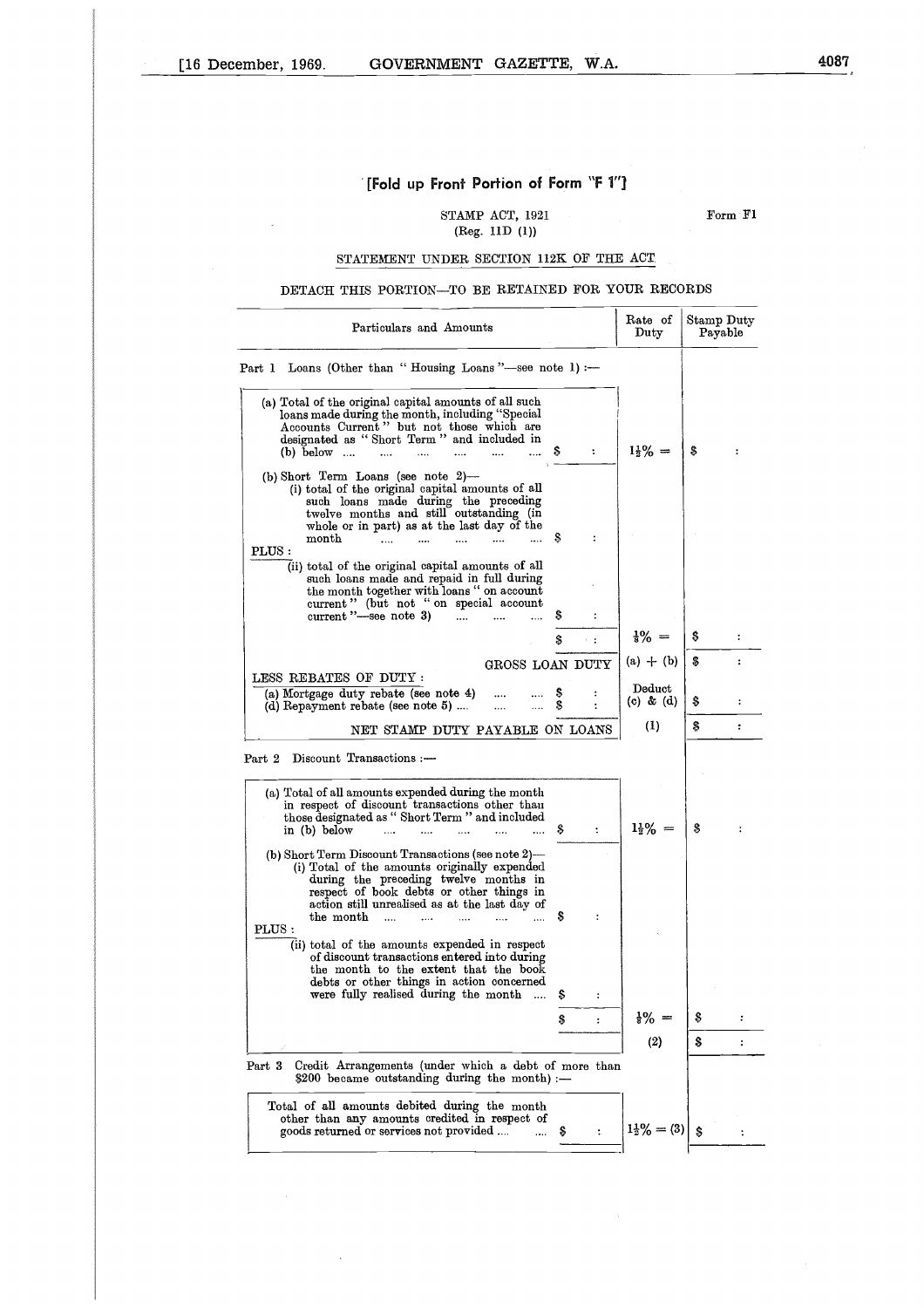| erly attributable to the Lessor's costs of ser-<br>vioing the goods whilst under Lease (see note 6) \$ |  |                        |     |  |
|--------------------------------------------------------------------------------------------------------|--|------------------------|-----|--|
|                                                                                                        |  | $1\frac{1}{2}\% = (4)$ | - 8 |  |
| TOTAL STAMP DUTY PAYABLE ON ALL FOUR PARTS (RE-<br>MITTANCE HEREWITH $(1)-(4)$                         |  |                        | S   |  |

(W.A. Postal Address) Certify that the attached statement is true and correct and that I am the abovenamed registered

person \*OR that I am authorised by the abovenamed registered person to certify this statement. Delete if not applicable. . . . . . . . . . . . . . . . . . . . .

(Date) (Signature)

. . . . . . . . . . . . . . . . .

(See over for notes)

**[Printed on back of Fold up Front Portion of Form "F 1"]**

# NOTES

1. HOUSING LOANS : The registered person may exclude " housing loans " from Part 1 of the statement only where he holds a statutory declaration (in the form of Form F6) from the borrower that the loan :-

(a) was obtained for the purpose referred to in Section 112K (5) (a) of the Act ; and (b) is secured by mortgage in the manner referred to in the above section of the Act.

- 2. SHORT TERM LOANS AND SHORT TERM DISCOUNT TRANSACTIONS: The registered person may elect to designate all or any of his loans and discount transactions as " short term " in the manner prescribed in Regulation 1111. Those which he does not so designate must be shown in item (a) of Part 1 or Part 2 as appropriate.
- 3. LOANS ON CURRENT ACCOUNT : Unless the registered person elects to treat them as " special accounts current," loans on current account must be treated as short term loans and duty paid at the rate of  $\frac{1}{8}$ % per month on the maximum amount of principal due to the registered person on the account at any time during each such month.

" Special Accounts Current " are to be included in item (a) of Part 1 of this form and duty of  $1\frac{1}{2}\%$  paid on the total amount of such loans made by the registered person during the month.

4. MORTGAGE DUTY REBATE : Stamp duty paid under the item in the Second Schedule to the Act commencing " Mortgage, Bond, Debenture, Covenant," i.e., duty paid on a mortgage, etc., securing any of the loans included in items (a) or (b) of Part 1 may be deducted in item (c) provided that :

(a) such duty has not been deducted in a previous statement ;

(b) the registered person submits an additional statement setting out the particulars prescribed by Regulation 11E (i) ; and

(c) either-

- (i) the relevant mortgage, etc., was executed during the three months pre-ceding the month in which the loan was made ; and
- (ii) the duty being claimed by way of rebate is " additional duty " stamped on a mortgage pursuant to Section 83 (2) of the Act during those three months.
- 5. REPAYMENT REBATE : Where duty at  $1\frac{1}{2}\%$  has been paid in respect of a loan included in item (a) Part 1 of this or a previous statement and such loan is repaid in full within ten months of the date on which it was made a rebate is allowed thus :

 $\frac{1}{3}$ % of the amount of the loan so repaid for each completed month between-

(i) the date of repayment of the loan ; and

(ii) the expiration of twelve months from the date on which it was made. This rebate is allowable only if the person submits a further statement setting out the particulars prescribed by Regulation 11E (2).

6. SERVICING COSTS—RENTAL BUSINESS : Where the rent received is for or in relation to the use of goods under a lease bailment, license or other agreement which provides for the registered person to be responsible for servicing the goods a deduction is allowable from the rent of an amount in respect of any particular goods as is (in the opinion of the Commissione<br>of Stamps) properly attributable to the cost of servicing such goods. No deduction may b made unless the Commissioner has given his consent in writing to the proportion claimed.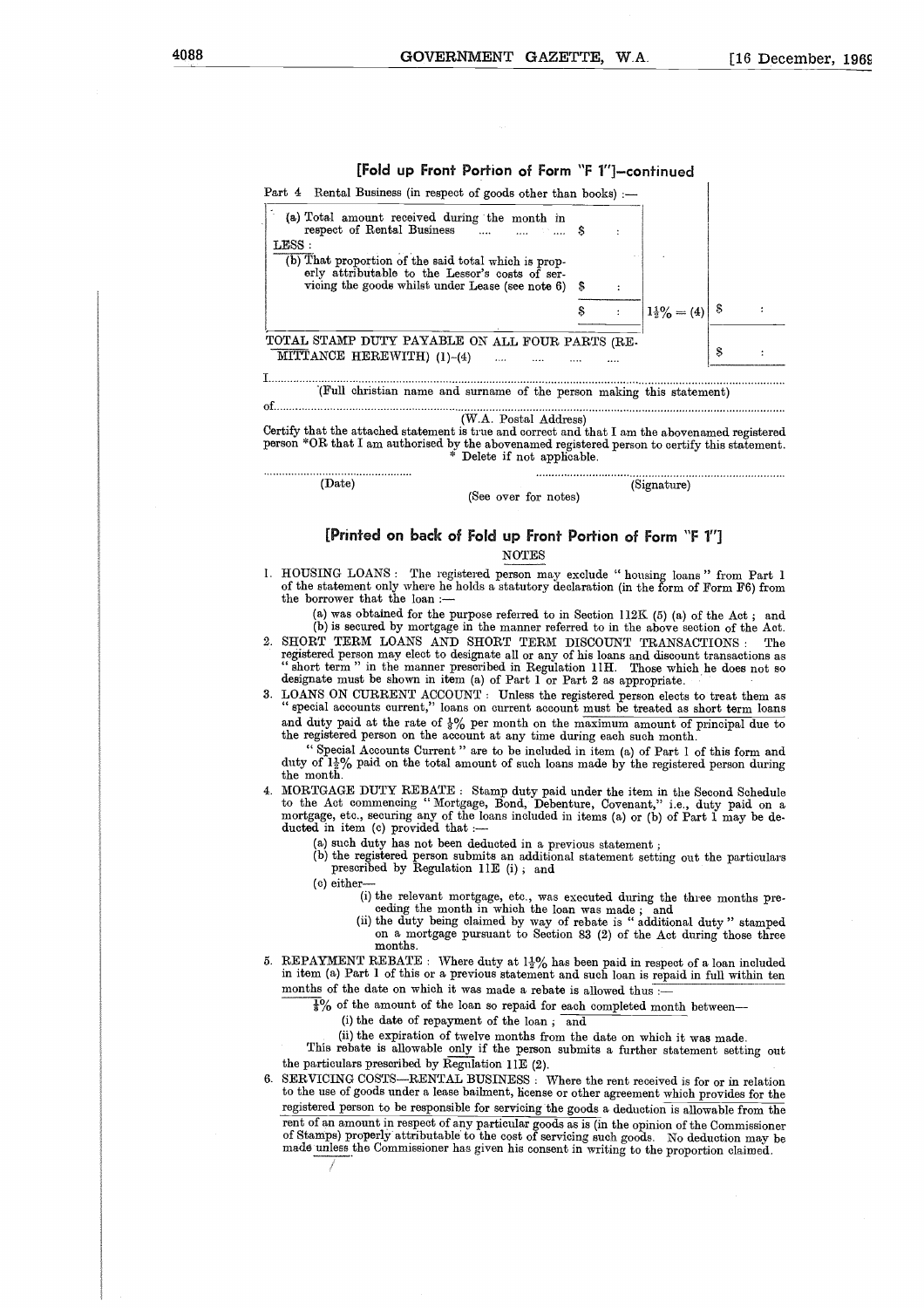# STAMP ACT, 1921 (Reg. 11D (1)

# STATEMENT UNDER SECTION 112 0(3) (b) OF THE ACT

Statement for the period from :

#### Ref. No.

STATEMENT UN<br>
Ref. No.<br>
Ref. No.<br>
All returns and correspondence<br>
to be addressed to :---<br>
The RETURNS OFFICER, STATET<br>
STATET<br>
Ref.<br>
All returns and correspect<br>
to be addressed to :---<br>
The RETURNS OF<br>
STAMP OFFICE, STATEMENT U STATE<br>
Ref.<br>
returns and corresponent<br>
STAMP OFFICE,<br>
Treasury Building<br>
Cnr. Barrack St.<br>
St. George's Tes Ref. No.<br>Ref. No.<br>dadressed to :--<br>RETURNS OFFICE,<br>NETURNS OFFICE,<br>Feasury Buildings,<br>Cnr. Barrack St. and<br>St. George's Tce.,<br>PERTH, W.A. 600

IMPORTANT—The statement must be lodged intact and this portion will be returned to you as an official receipt. The only receipt recognised will be that printed by the cash register on the back hereof. This statement and a STATEMENT UNDER SECTION IT2  $\sigma(s)$  (b) OF THE ACT<br>
TREASURE AND STATEMENT UNDER SECTION IT2  $\sigma(s)$  (b) OF THE ACT<br>
Statement for the period from :<br>
Ref. No.<br>
TREASURE AND A statement of the total stamp duty payable should the office of the Commissioner of Stamps not later than Statement for the period from :<br>
Ref. No.<br>
Herstand correspondence IMPORTANT—The statement must be lodged intact and<br>
ddressed to :— this portion will be returned to you as an official receipt.<br>
RETURNS OFFICER, The only r PERTH, W.A. 6000. to which this statement relates.

PENALTY—Not more than \$500 plus double duty.

# ALL REMITTANCES TO BE MADE PAYABLE TO THE COMMISSIONER OF STAMPS

(Do Not Detach)

Form F2

STAMP ACT, 1921 (Reg. 11D (1))

STATEMENT TO THE COMMISSIONER OF STAMPS UNDER SECTION 112 0 (3) (b) OF THE ACT BY :

Name and address of Registered Person

| $\rm Name$<br>and<br>address<br>of<br>${\bf Registered}$<br>Person |                                                                                                                                                                           | Statement for the period from:                           |
|--------------------------------------------------------------------|---------------------------------------------------------------------------------------------------------------------------------------------------------------------------|----------------------------------------------------------|
| Ref. No.                                                           |                                                                                                                                                                           |                                                          |
| monthly periods)                                                   | (NOTE : This form of statement is to be used only by a registered person who has received<br>permission from the Commissioner of Stamps to lodge statements at other than |                                                          |
|                                                                    | Particulars and Amounts                                                                                                                                                   | Stamp Duty<br>Payable at the<br>rate of $1\frac{1}{2}\%$ |
|                                                                    | Part 1 Loans (Other than "Housing Loans"—see note 1) :—                                                                                                                   |                                                          |
| during the period                                                  | Total of the original capital amounts of all such loans made<br>Ş                                                                                                         |                                                          |
| LESS : Rebates of Duty                                             |                                                                                                                                                                           |                                                          |

| Particulars and Amounts                                                                                                   |  |          |  |   |  |    | Stamp Duty<br>Payable at the<br>rate of $1\frac{1}{2}\%$ |
|---------------------------------------------------------------------------------------------------------------------------|--|----------|--|---|--|----|----------------------------------------------------------|
| Part 1 Loans (Other than "Housing Loans"—see note 1) :—                                                                   |  |          |  |   |  |    |                                                          |
| Total of the original capital amounts of all such loans made<br>during the period $\dots$ $\dots$ $\dots$ $\dots$ $\dots$ |  |          |  | Ş |  |    |                                                          |
| LESS : Rebates of Duty                                                                                                    |  |          |  |   |  |    |                                                          |
| (a) Mortgage Duty Kebate (see note 2) $\$ \$<br>(b) Repayment Rebate (see note 3)    \$                                   |  |          |  |   |  | \$ |                                                          |
| Net Stamp Duty Payable on Loans                                                                                           |  | $\cdots$ |  |   |  | \$ |                                                          |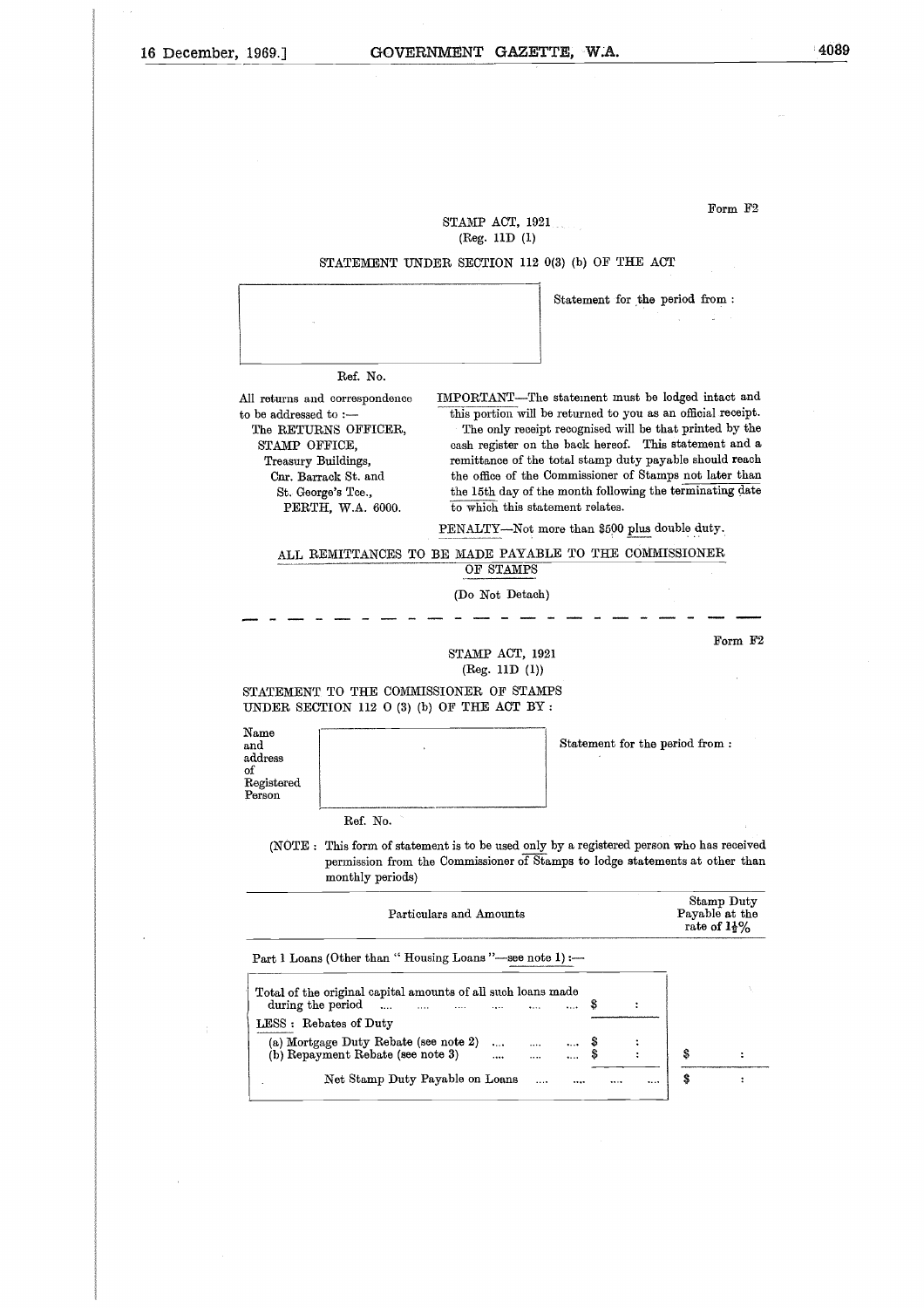# **[Continuation of Form "F 2"]**

Part 2 Discount Transactions :—

| Total of all amounts expended during the period in respect |          |  |  |          |  |  |  |  |
|------------------------------------------------------------|----------|--|--|----------|--|--|--|--|
| of Discount Transactions                                   | $\cdots$ |  |  | $\cdots$ |  |  |  |  |

Part 3 Credit Arrangements (under which more than \$200 credit may be obtained) :—

| Total of all amounts debited during the period other than any<br>amounts credited in respect of goods returned or services |  |  |  |  |  |  |  |  |  |
|----------------------------------------------------------------------------------------------------------------------------|--|--|--|--|--|--|--|--|--|
| not provided                                                                                                               |  |  |  |  |  |  |  |  |  |

| Total of all amounts debited during the period other than any<br>amounts credited in respect of goods returned or services<br>not provided                                                               |   |        | Ŝ |  |
|----------------------------------------------------------------------------------------------------------------------------------------------------------------------------------------------------------|---|--------|---|--|
|                                                                                                                                                                                                          |   |        |   |  |
| Part 4 Rental Business (in respect of goods other than books) :-                                                                                                                                         |   |        |   |  |
| (a) Total amount in respect of Rental Business received<br>during the period<br>1.1111<br>LESS :                                                                                                         | S |        |   |  |
| (b) That proportion of such amount which is properly<br>attributable to the Lessor's costs of servicing the goods<br>whilst under lease (see note 4) $\ldots$ $\ldots$                                   | s |        |   |  |
|                                                                                                                                                                                                          | Ŝ |        | S |  |
| Total Stamp Duty Payable on all Four Parts<br>(Remittance Herewith) $(1)$ — $(4)$                                                                                                                        |   | $\sim$ |   |  |
|                                                                                                                                                                                                          |   |        |   |  |
| (Full Christian Names and Surname of the Person making this Statement)                                                                                                                                   |   |        |   |  |
| იf.                                                                                                                                                                                                      |   |        |   |  |
| (W.A. Postal Address)                                                                                                                                                                                    |   |        |   |  |
| certify that the attached statement is true and correct and that I am the abovenamed registered<br><b>person</b> *OR that I am authorised by the abovenamed registered person to certify this statement. |   |        |   |  |

| (Full Christian Names and Surname of the Person making this Statement) |  |  |  |  |  |  |  |
|------------------------------------------------------------------------|--|--|--|--|--|--|--|
|------------------------------------------------------------------------|--|--|--|--|--|--|--|

|         | (Full Christian Names and Surname of the Person making this Statement) |                                                                                                                                                                                                   |
|---------|------------------------------------------------------------------------|---------------------------------------------------------------------------------------------------------------------------------------------------------------------------------------------------|
|         |                                                                        |                                                                                                                                                                                                   |
|         | (W.A. Postal Address)                                                  |                                                                                                                                                                                                   |
|         | * Delete if not applicable.                                            | certify that the attached statement is true and correct and that I am the abovenamed registered<br>person *OR that I am authorised by the abovenamed registered person to certify this statement. |
| (Date)  |                                                                        | (Signature)                                                                                                                                                                                       |
|         | (See Over for Notes)                                                   |                                                                                                                                                                                                   |
|         | FOR OFFICE USE ONLY                                                    |                                                                                                                                                                                                   |
| Checked | Audited                                                                | Recorded                                                                                                                                                                                          |
|         |                                                                        |                                                                                                                                                                                                   |
|         |                                                                        |                                                                                                                                                                                                   |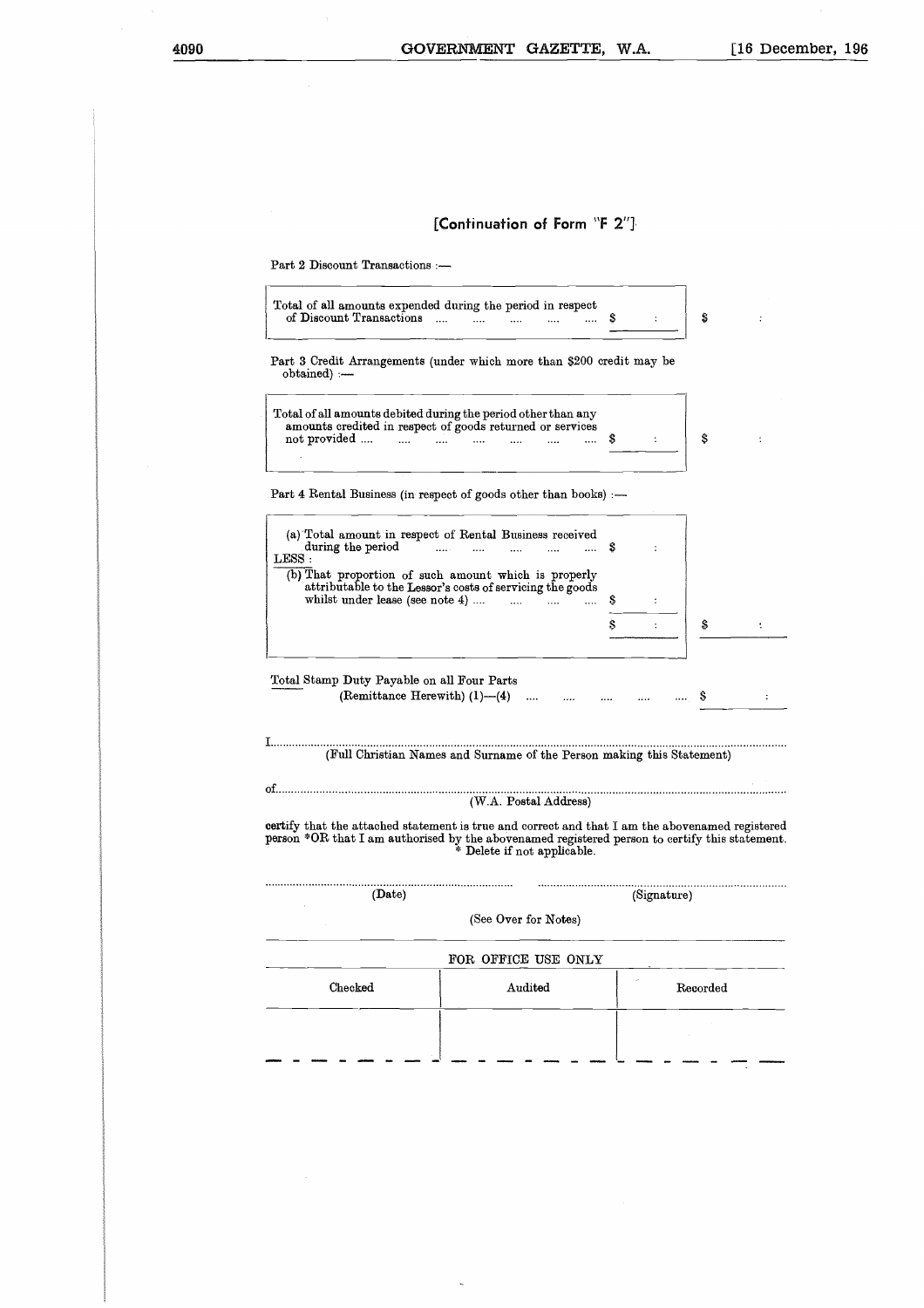$\overline{1}$ 

# **[Fold up Front Portion of Form "F 2"]**

STAMP ACT, 1921 (Reg. 11D (1))

Form F2

# STATEMENT UNDER SECTION 112 0(3) (b) OF THE ACT DETACH THIS PORTION—TO BE RETAINED FOR YOUR RECORDS

|                                                                                                                                                                                                                                                                                                                                                         | STATEMENT UNDER SECTION 112 0(3) (b) OF THE ACT |                                  |                      |        |                      |    |                                                          |
|---------------------------------------------------------------------------------------------------------------------------------------------------------------------------------------------------------------------------------------------------------------------------------------------------------------------------------------------------------|-------------------------------------------------|----------------------------------|----------------------|--------|----------------------|----|----------------------------------------------------------|
| DETACH THIS PORTION-TO BE RETAINED FOR YOUR RECORDS                                                                                                                                                                                                                                                                                                     |                                                 |                                  |                      |        |                      |    |                                                          |
|                                                                                                                                                                                                                                                                                                                                                         | Particulars and Amounts                         |                                  |                      |        |                      |    | Stamp Duty<br>Payable at the<br>rate of $1\frac{1}{2}\%$ |
| Part I Loans (Other than "Housing Loans"-see note 1) :-                                                                                                                                                                                                                                                                                                 |                                                 |                                  |                      |        |                      |    |                                                          |
| Total of the original capital amounts of all such loans made<br>during the period<br>$\sim$ $\sim$                                                                                                                                                                                                                                                      | and in<br>$\cdots$                              | $\cdots$                         |                      | S      | $\ddot{\cdot}$       | S  |                                                          |
| LESS : Rebates of Duty                                                                                                                                                                                                                                                                                                                                  |                                                 |                                  |                      |        |                      |    |                                                          |
| (a) Mortgage Duty Rebate (see note 2)<br>(b) Repayment Rebate (see note 3)                                                                                                                                                                                                                                                                              |                                                 | $\cdots$<br>$\cdots$<br>$\cdots$ | $\cdots$<br>$\cdots$ | S<br>S | ፡                    | S  | $\ddot{\cdot}$                                           |
| Net Stamp Duty Payable on Loans                                                                                                                                                                                                                                                                                                                         |                                                 | $\cdots$                         |                      |        |                      | Ŝ  | $\ddot{\cdot}$                                           |
| Part 2 Discount Transactions :-                                                                                                                                                                                                                                                                                                                         |                                                 |                                  |                      |        |                      |    |                                                          |
| Total of all amounts expended during the period in respect                                                                                                                                                                                                                                                                                              |                                                 |                                  |                      |        |                      |    |                                                          |
| of Discount Transactions<br><b>Collection</b>                                                                                                                                                                                                                                                                                                           | $\ddotsc$<br>$\sim$                             |                                  | $\cdots$             | S      | $\ddot{\phantom{a}}$ | \$ | $\ddot{\phantom{a}}$                                     |
| Part 3 Credit Arrangements (under which more than \$200 credit may be<br>obtained) :-                                                                                                                                                                                                                                                                   |                                                 |                                  |                      |        |                      |    |                                                          |
|                                                                                                                                                                                                                                                                                                                                                         |                                                 |                                  |                      |        |                      |    |                                                          |
| Total of all amounts debited during the period other than any                                                                                                                                                                                                                                                                                           |                                                 |                                  |                      |        |                      |    |                                                          |
|                                                                                                                                                                                                                                                                                                                                                         |                                                 |                                  |                      |        |                      |    |                                                          |
| amounts credited in respect of goods returned or services<br>not provided<br>$\cdots$<br>$\cdots$                                                                                                                                                                                                                                                       | $\cdots$                                        |                                  | $\cdots$             | S      |                      | \$ |                                                          |
| Part 4 Rental Business (in respect of goods other than books) :-                                                                                                                                                                                                                                                                                        |                                                 |                                  |                      |        |                      |    |                                                          |
|                                                                                                                                                                                                                                                                                                                                                         |                                                 |                                  |                      |        |                      |    |                                                          |
| (a) Total amount in respect of Rental Business received<br>during the period<br>$\cdots$                                                                                                                                                                                                                                                                | $\ddotsc$<br>$\ddotsc$                          | $\cdots$                         |                      | S      | $\ddot{\cdot}$       |    |                                                          |
| LESS:<br>(b) That proportion of such amount which is properly                                                                                                                                                                                                                                                                                           |                                                 |                                  |                      |        |                      |    |                                                          |
| attributable to the Lessor's costs of servicing the goods<br>whilst under lease (see note 4)                                                                                                                                                                                                                                                            |                                                 | $\cdots$                         | $\ddotsc$            | Ş      | t.                   |    |                                                          |
|                                                                                                                                                                                                                                                                                                                                                         |                                                 |                                  |                      | S      | $\ddot{\cdot}$       | \$ | :                                                        |
|                                                                                                                                                                                                                                                                                                                                                         |                                                 |                                  |                      |        |                      |    |                                                          |
|                                                                                                                                                                                                                                                                                                                                                         |                                                 |                                  |                      |        |                      |    |                                                          |
| (Remittance Herewith) $(1)$ — $(4)$                                                                                                                                                                                                                                                                                                                     |                                                 |                                  |                      |        |                      |    |                                                          |
|                                                                                                                                                                                                                                                                                                                                                         |                                                 |                                  |                      |        |                      |    |                                                          |
| Total Stamp Duty Payable on all Four Parts<br>${\bf I}$ . The continuum constraint constraint constraint constraint constraint constraint constraint constraint constraint constraint constraint constraint constraint constraint constraint constraint constraint constraint<br>(Full Christian Names and Surname of the Person making this Statement) |                                                 |                                  |                      |        |                      |    |                                                          |
|                                                                                                                                                                                                                                                                                                                                                         |                                                 | (W.A. Postal Address)            |                      |        |                      |    |                                                          |
|                                                                                                                                                                                                                                                                                                                                                         | * Delete if not applicable.                     |                                  |                      |        |                      |    |                                                          |
| certify that the attached statement is true and correct and that I am the abovenamed registered<br>person *OR that I am authorised by the abovenamed registered person to certify this statement.<br>(Date)                                                                                                                                             |                                                 |                                  |                      |        | (Signature)          |    |                                                          |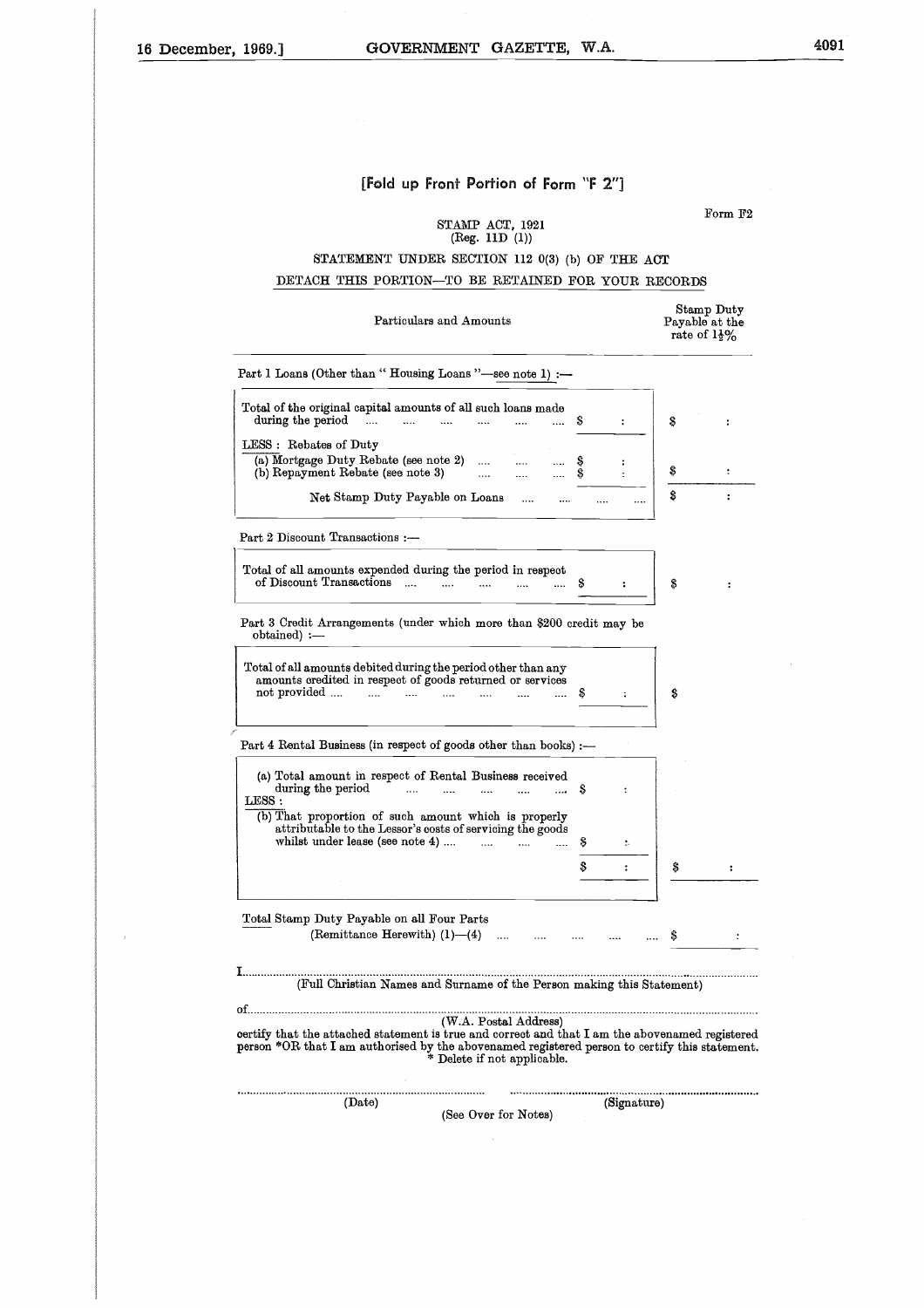# **[Printed on back of Fold-up Front Portion of Form "F2"]**

# NOTES

- 1. HOUSING LOANS : The registered person may exclude " housing loans " from Part 1 of his statement only where he holds a statutory declaration from the borrower (in the form o Form F6) that the loan is :-
	- (a) obtained for the purpose of defraying the whole or part of the cost of the construction or acquisition of a house or flat which is occupied or intended to be occupied by the borrower for residential purposes ; and
	- (b) secured by mortgage on the subject house or flat.
- 2. MORTGAGE DUTY REBATE : Stamp duty paid under the item in the Second Schedule to the Act, i.e. duty paid on a mortgage, bond, debenture, or covenant securing *any* of the loans included in Part 1 may be deducted only if :—
	- (a) such duty has not been deducted in a previous statement ;
	- (b) the registered person submits an additional statement setting out the particulars prescribed by Regulation 11E (i) ; and
	- (c) either-
		- (i) the relevant mortgage etc., was executed during the three months preceding the month in which the loan was made ; and
		- (ii) the duty being claimed by way of rebate is " additional duty " stamped on a mortgage pursuant to Section 83(2) of the Act during those three months.
- 3. REPAYMENT REBATE : Where duty at  $1\frac{1}{2}\%$  has been paid in respect of a loan included in Part 1 of this or a previous statement and such loan is repaid in full within ten months of the date on which it was made a rebate is allowed thus :-
	- "  $1/8\%$  of the amount of the loan so repaid for each complete month between :
		- (i) the date of repayment of the loan; and
		- (ii) the expiration of twelve months from the date on which it was made."

This rebate is allowable only if the registered person submits a further statement setting out the particulars prescribed by Regulation 11E(2).

4. SERVICING COSTS—RENTAL BUSINESS : Where the rental received is for or in relation to the use of goods under a lease, bailment, license or other agreement which provides for the registered person to be responsible for servicing the goods, a deduction is allowable of such proportion of the gross rental as is (in the opinion of the Commissioner) properly attributable to the cost of providing such service.

No deduction may be made unless the Commissioner has given his consent, in writing, to the proportion claimed.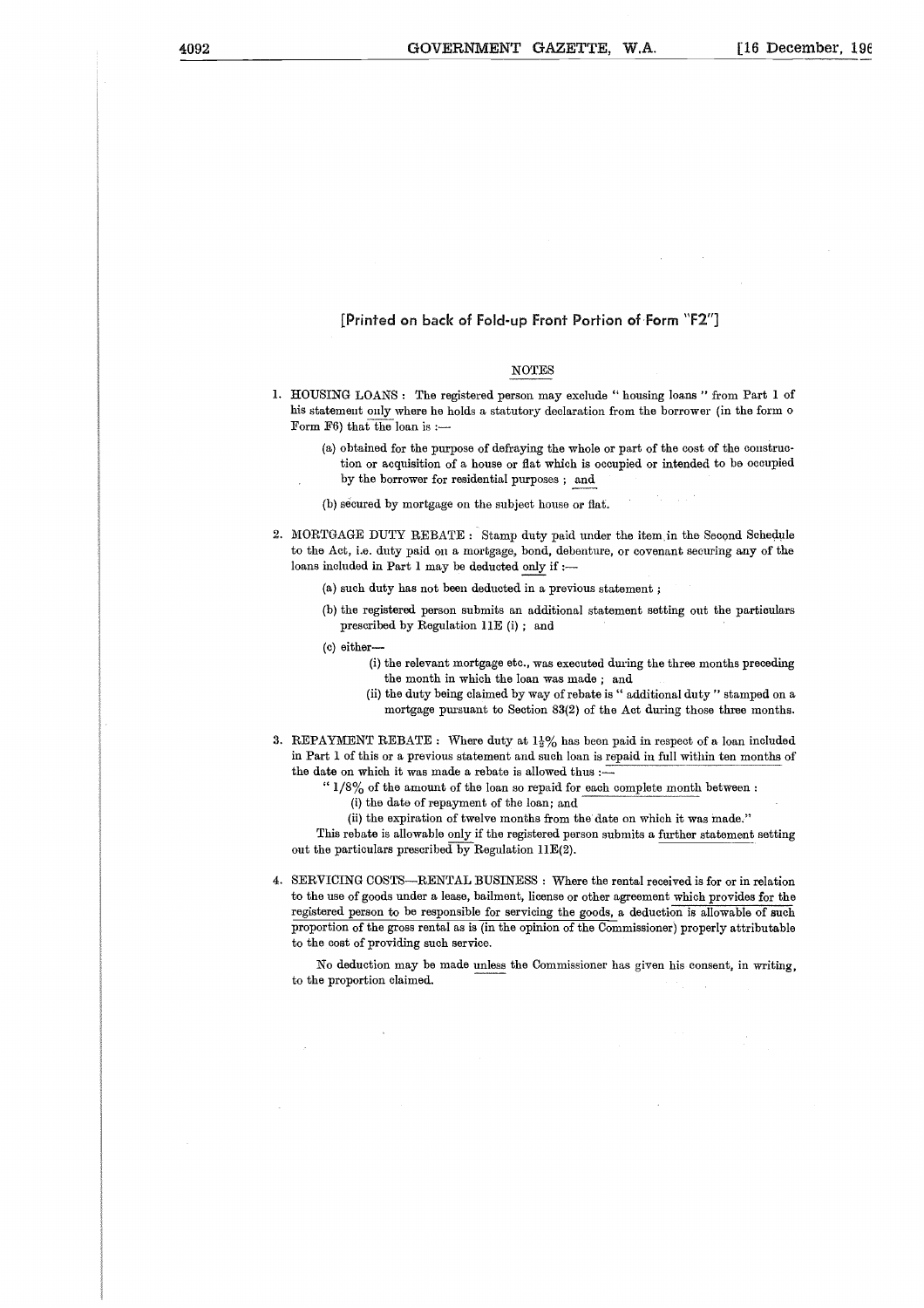# **MENT GAZET**<br>STAMP[4CT,<u>\*</u>1921<br>(Reg. 11D(1))<br>? TO THE COMMIS (Reg. 11D(1))

Form F3

Form F3

# ANNUAL STATEMENT TO THE COMMISSIONER OF STAMPS UNDER SECTION 112K (2) OF THE ACT BY A REGISTERED PERSON CARRYING ON SMALL RENTAL BUSINESS ONLY

Statement for the period from :

Ref. No.

All returns and correspondence to be addressed to: The RETURNS OFFICER, STAMP OFFICE, Treasury Buildings, Cnr. Barrack St. and St. George's Tee., PERTH, W.A. 6000.

IMPORTANT—The statement must he lodged intact and this portion will be returned to you as an official receipt. This form of statement is to be used only by a registered person who has given an election on Form FS and must be lodged not later than the 31st day of March each year. The only receipt recognised will be that printed by the cash register on the back hereof. MPORTANT—The s<br>this portion will be<br>this portion will be<br>This form of state<br>person who has give<br>be lodged uot later t<br>The only receipt r<br>cash register on the<br>MADE PAYABLE<br>OF STAMPS<br>(Do Not Detach)<br> $-\frac{1}{\sqrt{2}}$  -  $\frac{1}{\sqrt{$ 

#### ALL REMITTANCES TO BE MADE PAYABLE TO THE COMMISSIONER

OF STAMPS

(Do Not Detach)

— — — — — — — —

(Reg. 11D(1)) ANNUAL STATEMENT TO THE COMMISSIONER OF STAMPS UNDER SECTION 112K (2) OF THE ACT BY A REGISTERED PERSON CARRYING ON SMALL RENTAL BUSINESS ONLY

Name and address of Registered. Person

Statement for the period from :

Statement for the period<br>
Ref. No.<br>
(i) Total amount received in the period February 1, 19...... to January<br>
31, 19...... (both dates inclusive) in respect of Rental Business for<br>
or in relation to the use of goods (other Ref. No.<br>
Ref. No.<br>
Total amount received in the period February 1, 19...... to J<br>
31, 19...... (both dates inclusive) in respect of Rental Busin<br>
or in relation to the use of goods (other than books) .... .....<br>
That prop Ref. No. or in relation to the use of goods (other than books) .... S LESS (ii) That proportion of the amount set out in item (i) which is properly (v) The difference between (iii) and (iv) .... A REMITTANCE IS ENCLOSED HEREWITH FOR THE STAMP DUTY attributable to the Lessor's cost of servicing the goods whilst under lease Ś (Date)<br>
The Commissioner (See note 1)<br>
Container (See note 2)<br>
Container (See note 2)<br>
Container (See note 2)<br>
Container (See note 2)<br>
Container (See note 2)<br>
Container (See note 2)<br>
Container (See note 2)<br>
Container (Sign (iii) The difference between (i) and (ii) (see note 1) S LESS (iv) Any amount included above which was also included in a statement previously lodged with the Commissioner (see note 2) .... .... Ŝ S PAYABLE, IF ANY, AT THE RATE OF  $1\frac{1}{2}$ % OF ITEM (v) S

I CERTIFY THAT THE ABOVE STATEMENT IS TRUE AND CORRECT.

| (Date)  | (See over for Notes) | (Signature) |
|---------|----------------------|-------------|
|         | FOR OFFICE USE ONLY  |             |
| Checked | Audited              | Recorded    |
|         |                      |             |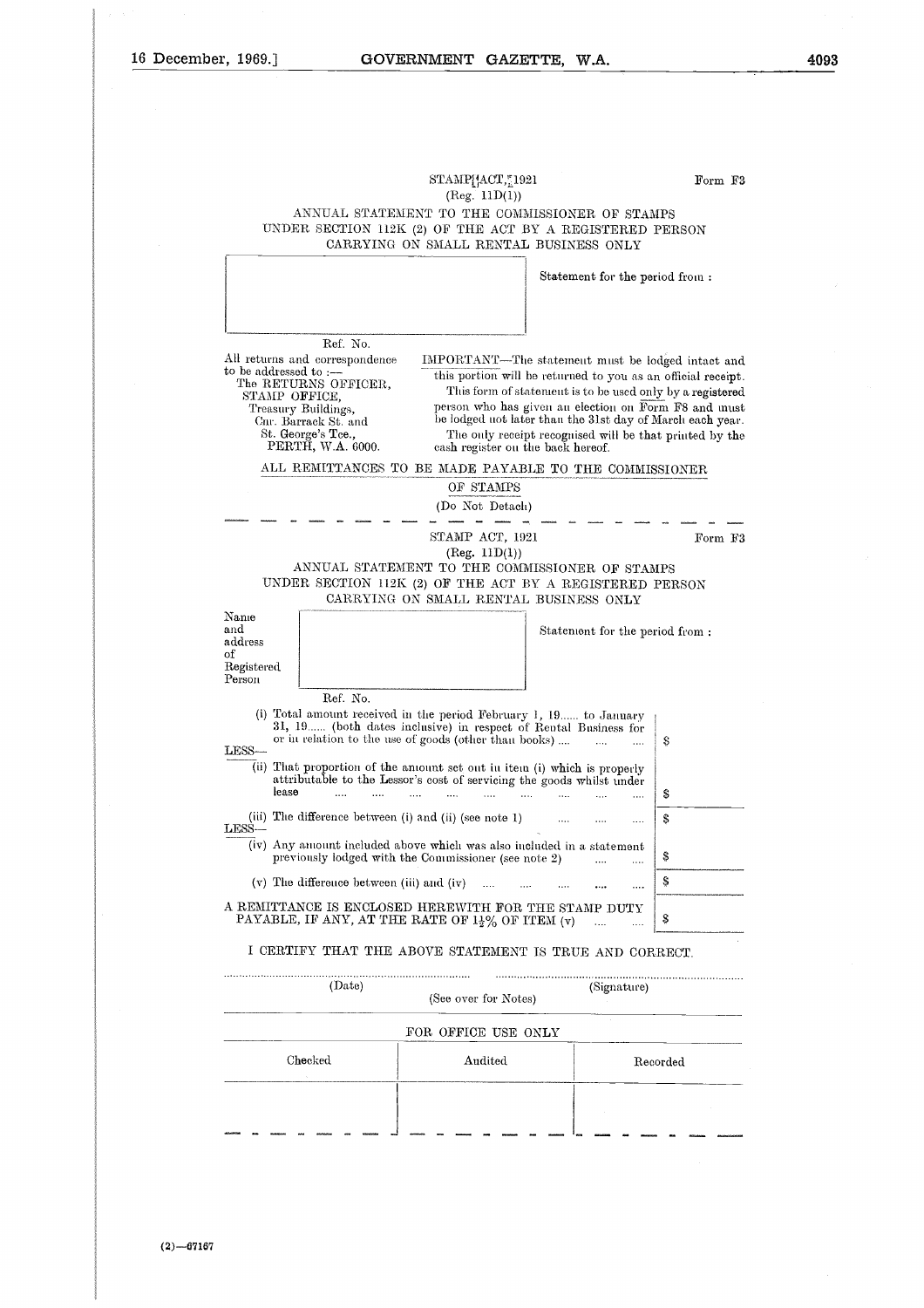# **[Fold up Front Portion of Form "F 3"]**

# Form F3

..................................

# STAMP ACT, 1921  $(Reg. 11D(1))$ .

# ANNUAL STATEMENT TO THE COMMISSIONER OF STAMPS UNDER SECTION 112K (2) OF THE ACT BY A REGISTERED PERSON CARRYING ON SMALL RENTAL BUSINESS ONLY

#### DETACH THIS PORTION—TO BE RETAINED FOR YOUR RECORDS

| UNDER SECTION 112K (2) OF THE ACT BY A REGISTERED PERSON<br>CARRYING ON SMALL RENTAL BUSINESS ONLY                                                                                                               |   |
|------------------------------------------------------------------------------------------------------------------------------------------------------------------------------------------------------------------|---|
| DETACH THIS PORTION-TO BE RETAINED FOR YOUR RECORDS                                                                                                                                                              |   |
| (i) Total amount received in the period February 1, 19 to January<br>31, 19 (both dates inclusive) in respect of Rental Business for<br>or in relation to the use of goods (other than books)<br>$\sim$<br>LESS- | S |
| (ii) That proportion of the amount set out in item (i) which is properly<br>attributable to the Lessor's cost of servicing the goods whilst under<br>lease<br>.                                                  | S |
| (iii) The difference between (i) and (ii) (see note 1)<br>.<br>$LESS-$                                                                                                                                           | S |
| (iv) Any amount included above which was also included in a statement<br>previously lodged with the Commissioner (see note 2)                                                                                    | S |
| $(v)$ The difference between (iii) and (iv)                                                                                                                                                                      | S |
| A REMITTANCE IS ENCLOSED HEREWITH FOR THE STAMP DUTY<br>PAYABLE, IF ANY, AT THE RATE OF $1\frac{1}{2}\%$ OF ITEM (v)                                                                                             | S |
|                                                                                                                                                                                                                  |   |

I CERTIFY THAT THE ABOVE STATEMENT IS TRUE AND CORRECT.

................................

(Date) (Signature)

(See over for Notes)

# **[Printed on back of Fold up Front Portion of Form "F** 3"]

# NOTES

- 1. Where the amount in item (iii) does not exceed 55,000, no stamp duty is payable on this statement. However, where such amount exceeds 55,000, duty is payable in respect of the whole of the amount in item (v).
- 2. Where the registered person has furnished his Election (on Form ES) part way through the year set out in item (i) and has lodged one or more monthly statements in respect of that year, the total of the net amounts set out in Part 4 of such statements is deductible in item (iv) of this statement.
- 3. SERVICING COSTS—RENTAL BUSINESS : Where the rental is for or in relation to the use of goods under a lease, bailment, license or other agreement which provides for the registered person to be responsible for servicing the goods, a deduction is allowable of such proportion of the gross rental as is (in the opinion of the Commissioner) properly attributable to the cost of providing such service.

No deduction may be made unless the Commissioner has given his consent, in writing, to the proportion claimed.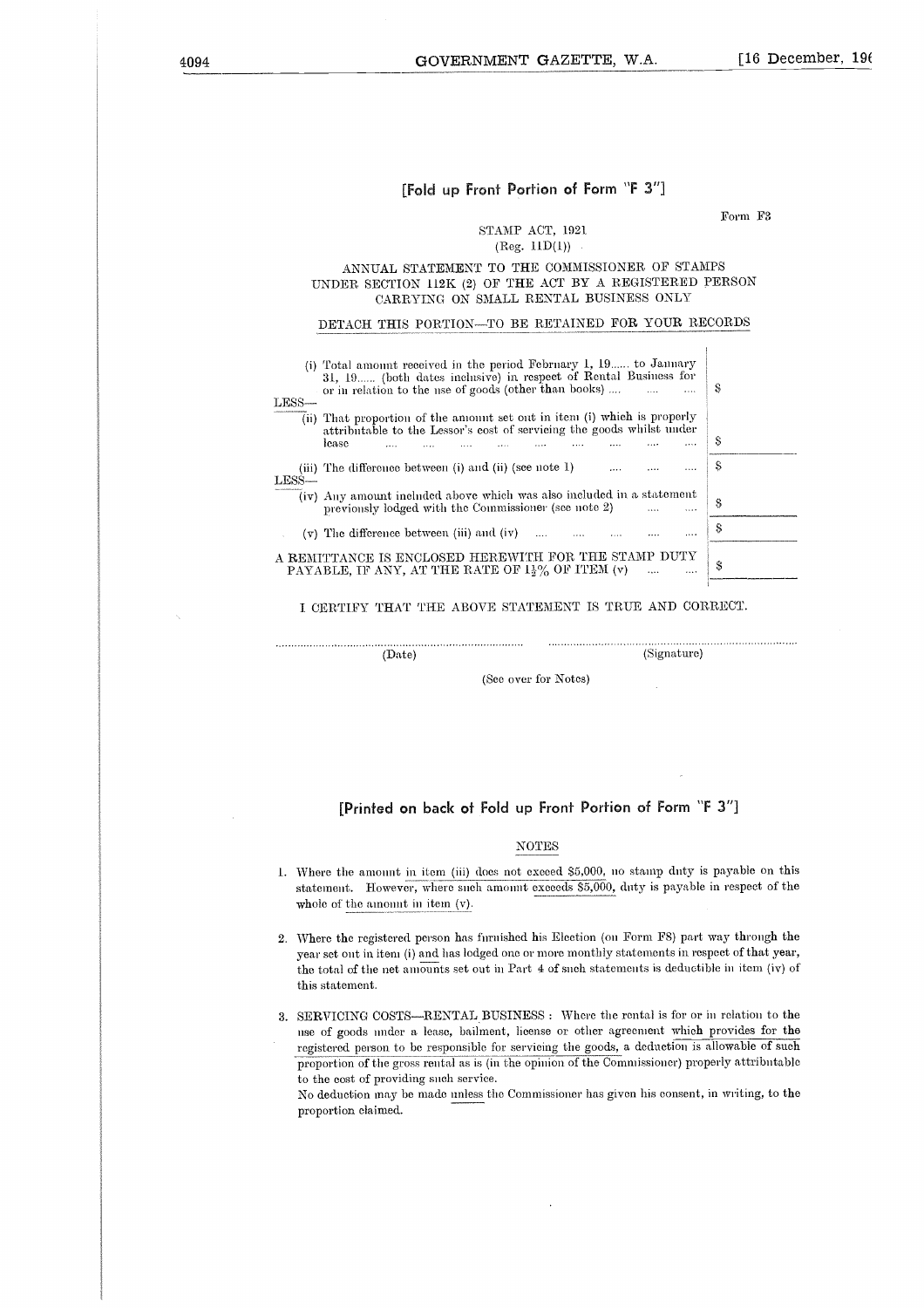Western Australia

# STAMP ACT, 1921

# (Reg. 11A(1))

# APPLICATION FOR REGISTRATION UNDER SECTION 112J

To Commissioner of Stamps, Cnr. St. George's Terrace and Barrack Street, PERTH, W.A. 6000.

| (Full name of person, firm or corporation, etc.)                                                                                                                                                                                                                                                                                                                                                                                                                                            |                                                                                                                |
|---------------------------------------------------------------------------------------------------------------------------------------------------------------------------------------------------------------------------------------------------------------------------------------------------------------------------------------------------------------------------------------------------------------------------------------------------------------------------------------------|----------------------------------------------------------------------------------------------------------------|
|                                                                                                                                                                                                                                                                                                                                                                                                                                                                                             |                                                                                                                |
|                                                                                                                                                                                                                                                                                                                                                                                                                                                                                             |                                                                                                                |
|                                                                                                                                                                                                                                                                                                                                                                                                                                                                                             |                                                                                                                |
| (Full address of Western Australian Head Office and Western Australian postal address for<br>service of notices, or where no Western Australian address, full address of principal place<br>of business)                                                                                                                                                                                                                                                                                    |                                                                                                                |
| being a person/partnership/firm/corporation/society (delete where not applicable) carrying on<br>or proposing to carry on credit business and/or rental business at the above address and at the<br>addresses specified in the Schedule on the back hereof hereby apply for registration pursuant<br>to Section 112J of the Stamp Act, 1921-1969 as a "registered person". This applicant is at<br>present carrying on (or proposes to carry on) the following type or types of business :- |                                                                                                                |
| Making Loans<br>Entering into Credit Arrangements<br>Entering into Discount Transactions<br>Granting Rights to use Goods (Rental Business)                                                                                                                                                                                                                                                                                                                                                  | Delete where NOT applicable                                                                                    |
|                                                                                                                                                                                                                                                                                                                                                                                                                                                                                             |                                                                                                                |
| The books, records and working papers relating to the said business are or will be located at                                                                                                                                                                                                                                                                                                                                                                                               |                                                                                                                |
|                                                                                                                                                                                                                                                                                                                                                                                                                                                                                             |                                                                                                                |
|                                                                                                                                                                                                                                                                                                                                                                                                                                                                                             |                                                                                                                |
|                                                                                                                                                                                                                                                                                                                                                                                                                                                                                             | Signature                                                                                                      |
|                                                                                                                                                                                                                                                                                                                                                                                                                                                                                             | Proprietor/Partner/Secretary (or other<br>responsible person authorised to sign on<br>behalf of the applicant) |
| (The Schedule of additional addresses is set out on the back of this application)                                                                                                                                                                                                                                                                                                                                                                                                           |                                                                                                                |
| (The space below for use in the Stamp Office ONLY)                                                                                                                                                                                                                                                                                                                                                                                                                                          |                                                                                                                |
|                                                                                                                                                                                                                                                                                                                                                                                                                                                                                             |                                                                                                                |
|                                                                                                                                                                                                                                                                                                                                                                                                                                                                                             |                                                                                                                |
|                                                                                                                                                                                                                                                                                                                                                                                                                                                                                             |                                                                                                                |
|                                                                                                                                                                                                                                                                                                                                                                                                                                                                                             |                                                                                                                |
|                                                                                                                                                                                                                                                                                                                                                                                                                                                                                             |                                                                                                                |
| (To be printed on back of form.)                                                                                                                                                                                                                                                                                                                                                                                                                                                            |                                                                                                                |
| SCHEDULE OF ADDITIONAL ADDRESSES                                                                                                                                                                                                                                                                                                                                                                                                                                                            |                                                                                                                |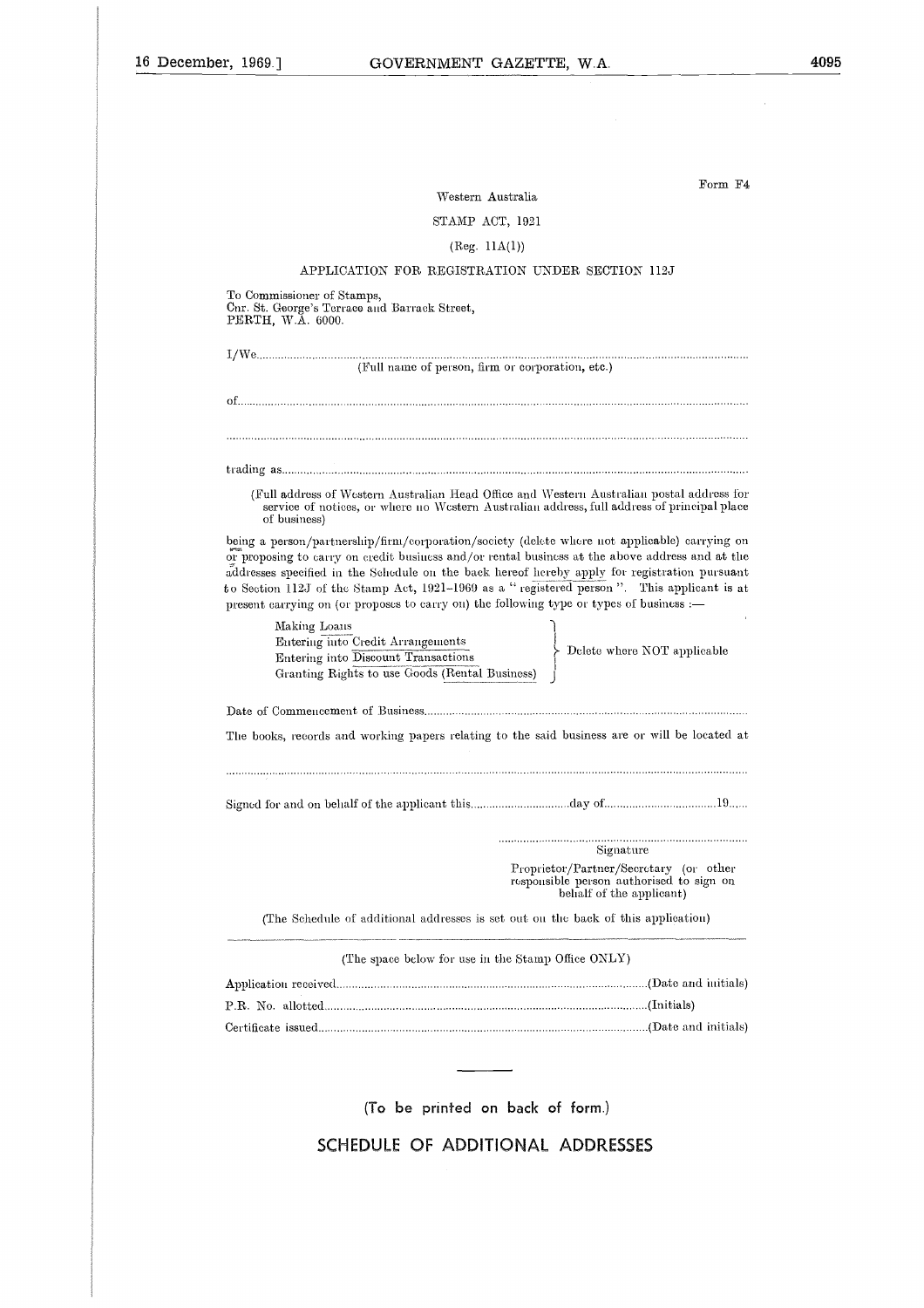Western Australia STAMP ACT, 1921 (Reg. 11B (1))

> Office of Commissioner of Stamps, Cnr. St. George's Terrace and Barrack Street, PERTH, W.A. 6000.

> > Number in the Register

P.R.

CERTIFICATE OF REGISTRATION (Credit Business and Rental Business)

# I CERTIFY THAT

of 

has been registered under Section 112J of the Stamp Act, 1921-1969 and is a " Registered Person " for the purposes of Part IVB of that Act. Maximum Communication (123) of the Stamp Act, 1921–1969 and is a "Registed purposes of Part IVB of that Act.<br>Dated this matching and the Stamp Act, 1921–1969 and is a "Registed purposes of Part IVB of that Act.

for COMMISSIONER OF STAMPS

NOTE—This certificate must be given up on cancellation of Registration.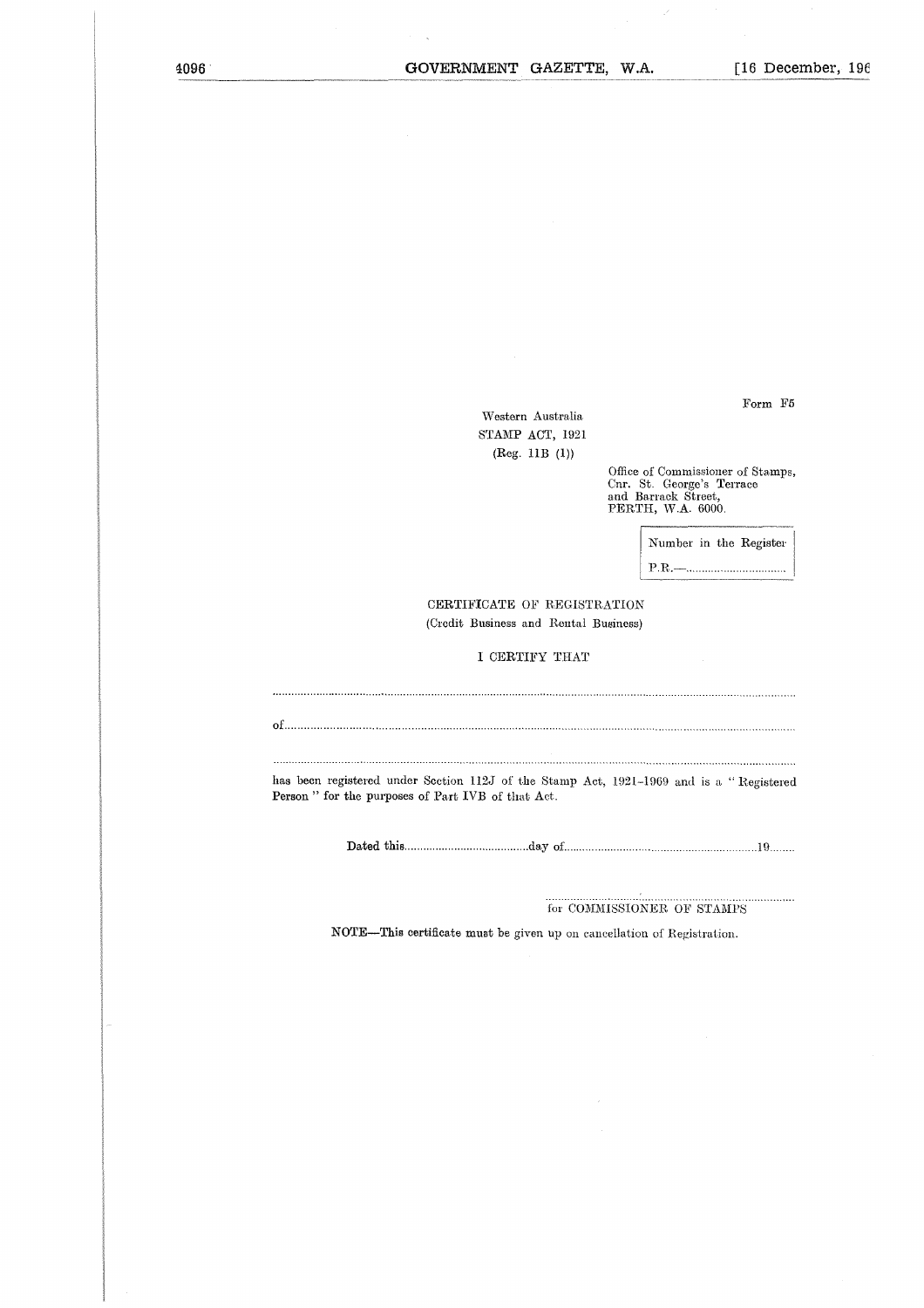l,

|    | Western Australia<br>STAMP ACT, 1921                                                                                                           | Form F6                         |
|----|------------------------------------------------------------------------------------------------------------------------------------------------|---------------------------------|
|    | Reg. (11G)                                                                                                                                     | In the Matter of a housing loan |
|    |                                                                                                                                                |                                 |
|    |                                                                                                                                                |                                 |
|    |                                                                                                                                                |                                 |
|    | (Full Christian and Surname)                                                                                                                   |                                 |
|    | (Full address)                                                                                                                                 |                                 |
|    |                                                                                                                                                |                                 |
|    | 1. That on the manufacture communication and day of manufacture 19 minutes.                                                                    |                                 |
|    |                                                                                                                                                |                                 |
|    |                                                                                                                                                |                                 |
|    | the cost of the *construction/acquisition of a *house/flat that is *cecupied/intended to<br>be occupied by $*$ me/us for residential purposes, |                                 |
| 2. | That repayment of the said loan of \$ is secured by a mortgage dated                                                                           |                                 |
|    |                                                                                                                                                |                                 |
|    | of the land on which it is or is being constructed in favour of the lender, the said                                                           |                                 |
|    |                                                                                                                                                |                                 |
| 3. |                                                                                                                                                |                                 |
|    |                                                                                                                                                |                                 |
|    | (Full postal address or details of location)<br>And *I/We make this solemn declaration conscientiously believing the same to be                |                                 |
|    | true, and by virtue of Section One Hundred and Six of the Evidence Act, 1906.                                                                  |                                 |
|    |                                                                                                                                                |                                 |
|    | in the State of Western                                                                                                                        |                                 |
|    |                                                                                                                                                |                                 |
|    |                                                                                                                                                |                                 |
|    | Before me,                                                                                                                                     |                                 |
|    | (J.P., or Commissioner for taking Affidavits, etc.)                                                                                            |                                 |
|    | (NOTE : This declaration is to be furnished to the registered person for production to                                                         |                                 |
|    | the Commissioner of Stamps on request.)<br>* Delete words which are not applicable.                                                            |                                 |
|    |                                                                                                                                                |                                 |
|    |                                                                                                                                                |                                 |
|    |                                                                                                                                                |                                 |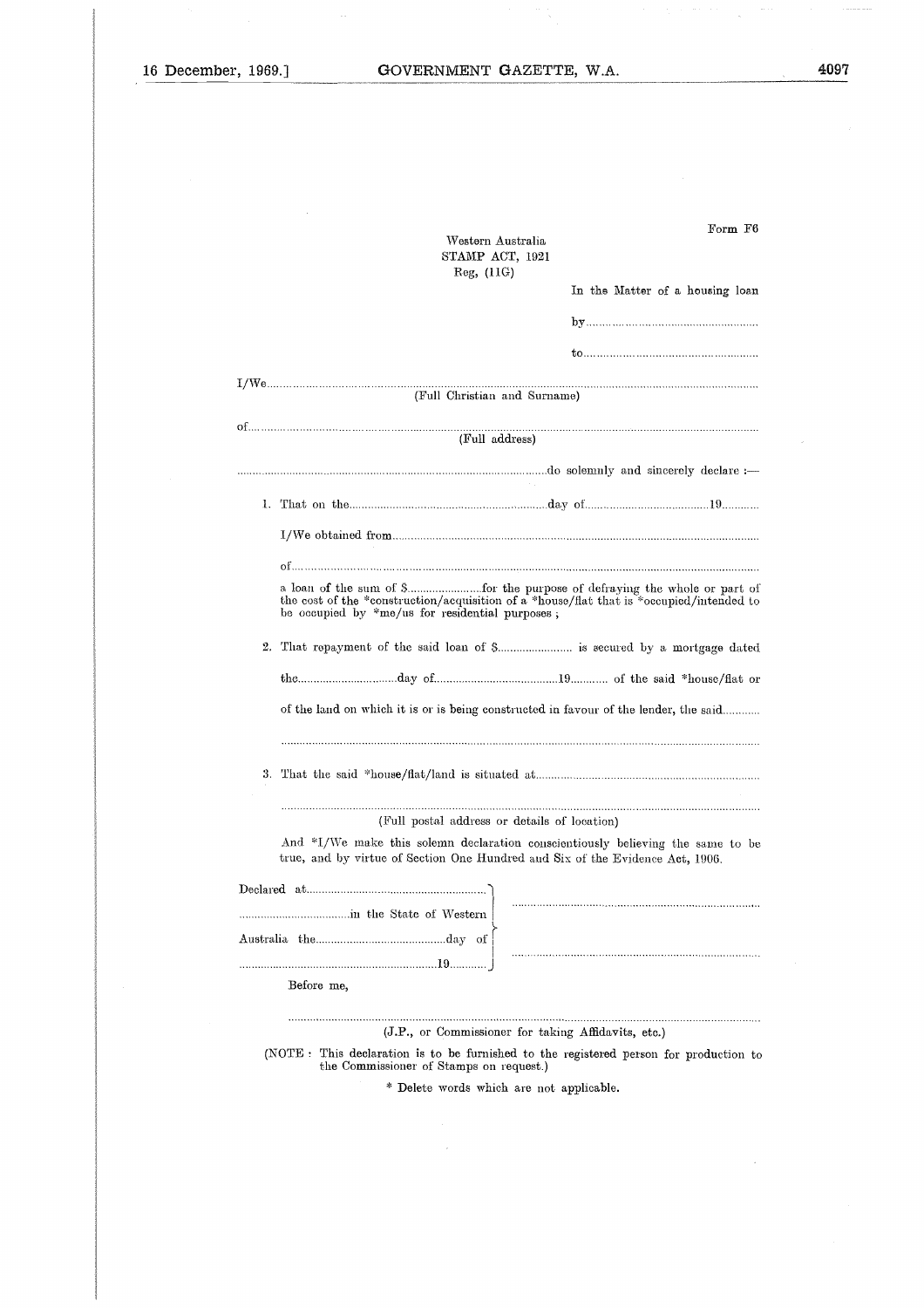Western Australia STAMP ACT, 1921 (Reg. 11C (2))

# CANCELLATION OF REGISTRATION AS A " REGISTERED PERSON "

Number in the Register  $P.R.$ —

To Commissioner of Stamps, Cur. St. George's Terrace and Barrack St., PERTH, W.A. 6000. To Con<br>Cnr. St<br>PERT<br>I/We..<br>of........ To<br>Cn1<br>I/V<br>of..<br>bei:

(Full name)

#### (Business address)

being a registered person under Section 112J of the said Act and having ceased to carry on credit business and rental business in Western Australia, hereby give notice of cancellation of the said registration and return herewith the certificate of registration No (and all duplicates thereof\*). ...<br>...<br>...<br>... d person urged the person of the state of  $\mathbb{R}$ . day of <sup>19</sup> 

\* Strike out if no duplicates returned.

(Signature)

Proprietor/Partner/Secretary (or other responsible person on behalf of the registered person).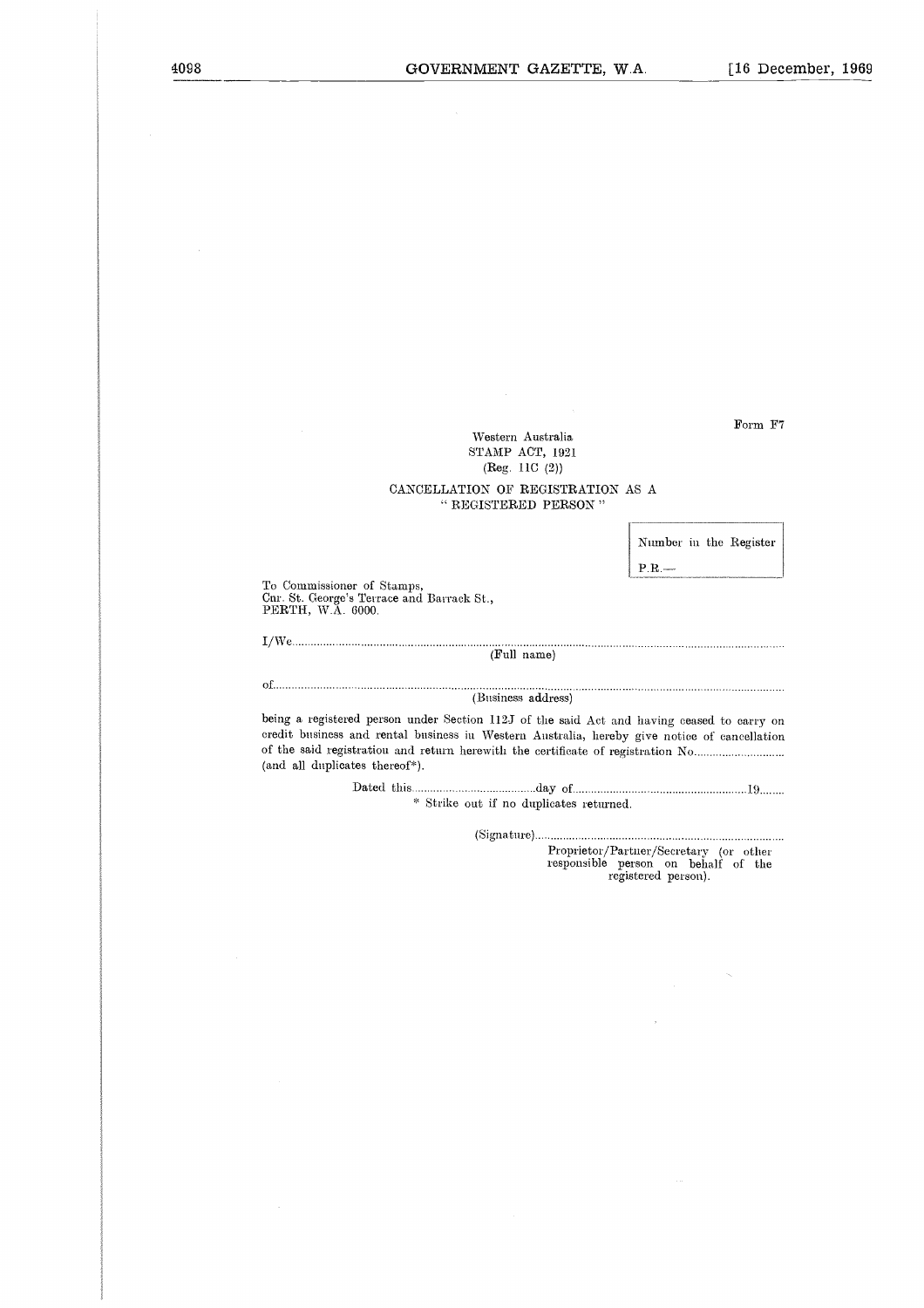Western Australia STAMP ACT, 1921 (Reg. 11F)

# ELECTION BY REGISTERED PERSON CARRYING ON SMALL RENTAL BUSINESS

Number in the Register

P.R.—

To Commissioner of Stamps, Cnr. St. George's Terrace and Barrack St, PERTH, W.A. 6000. To Cor<br>Cnr. St<br>PERT.<br>I/We..<br>of........ To<br>Chr<br>I/V<br>of..<br>bei

(Full name)

(Business address)

being a registered person not carrying on any credit business but carrying on rental business in respect of which I/We have during the last preceding period of twelve months received a total amount of rental which, after deducting the allowable percentage of servicing charges, did not PERTH, W.A. 6000.<br>
(Full name)<br>
(Full name)<br>
(Business address)<br>
being a registered person not carrying on any credit business but carrying on rental business in<br>
respect of which I/We have during the last preceding period not later than the 31st day of March in each year the statement more particularly described in Section 112K (2) of the Act and to pay duty on that statement as provided in Section 112K (3) of the Act instead of lodging monthly statements. (Business address)<br>
(Business address)<br>
1 person not carrying on any credit business but carrying on rental business<br>
1/We have during the last preceding period of twelve months received a t<br>
1 which, after deducting the a .i |<br>| a i | d<br>| d | d | d

(Signature)

Proprietor/Partner/Secretary.